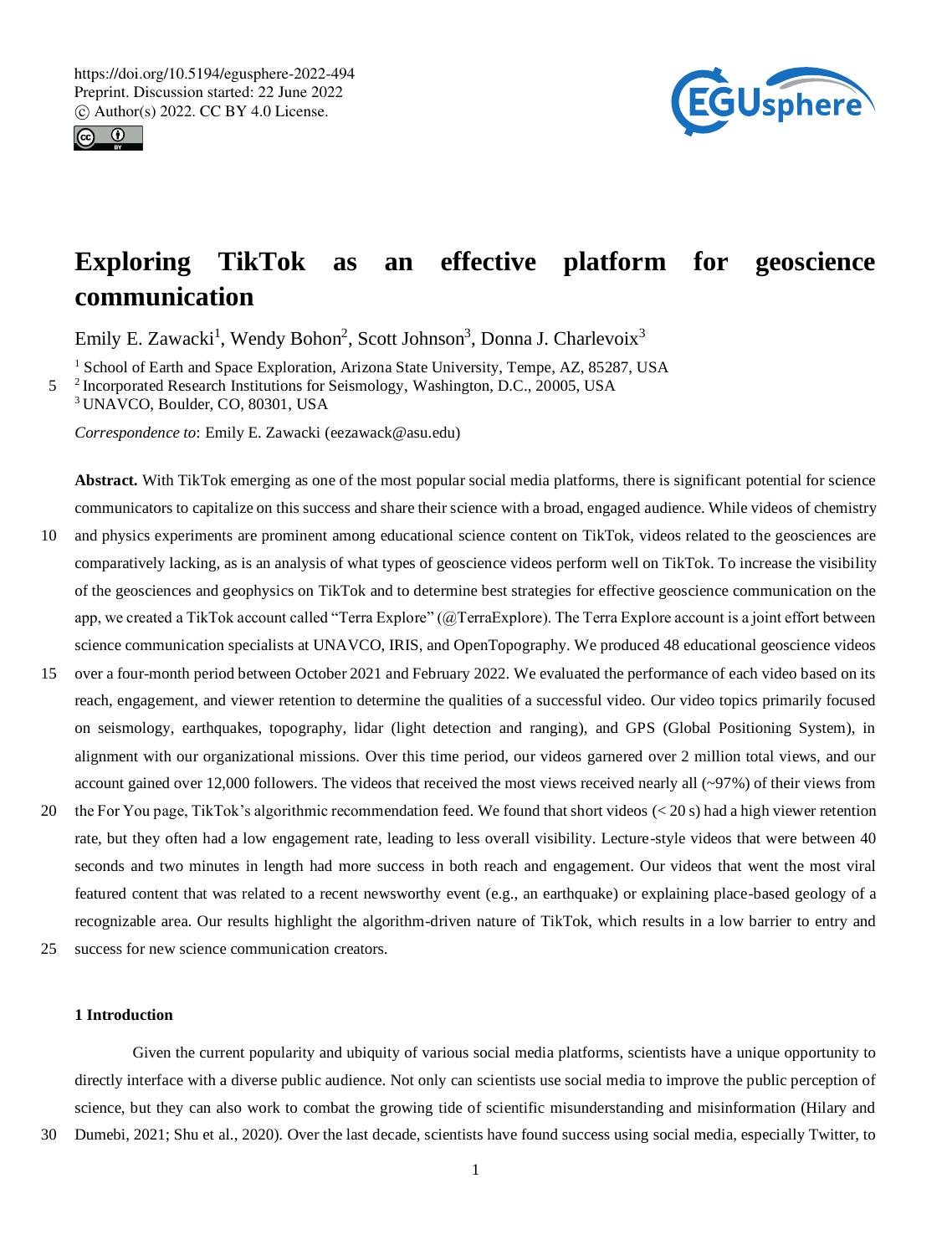



share scientific discoveries (Côté & Darling, 2018; Schmitt, & Jäschke, 2017; Smith, 2015) and affect social change (Jahng & Lee, 2018). However, the social media landscape is frequently changing, and scientists must adapt to new changes and trends to effectively reach an audience.

- Over the past two years, TikTok has dominated the social media landscape and currently boasts over one billion 35 monthly active users (TikTok, 2021a). On TikTok, users create and interact with short-form video content (~15 seconds to 3 minutes). TikTok is exceptionally popular among the younger generation, with 25% of users being under the age of 19 (Statista, 2022a). With the growing popularity of TikTok among users of all ages, TikTok presents an excellent opportunity to strategically examine how scientists can use social media to broaden their reach and create a more scientifically literate public. On TikTok, science communication is highly personalized, as science practitioners are presented in an approachable and
- 40 relatable way (Zeng et al., 2020).

Of the STEM (science, technology, engineering, and mathematics) disciplines, the geosciences are especially relatable; essentially everyone has personal experience with geoscience-related information in their daily lives. Effective communication of geoscience topics is important because the geosciences are intrinsically linked to the human and natural world, and it is beneficial for everyone in society to understand the basics of geoscience. Increased awareness and

- 45 understanding of geohazards like earthquakes, landslides, floods, and global climate change can help to improve personal safety and increase support for public policy. Additionally, geohazards are often the subject of considerable misinformation persistent rumors that Yellowstone is about to catastrophically erupt serves as a frequent example—so providing high-quality, scientifically accurate information is especially important.
- In recognizing the substantial potential for geoscience communication on TikTok, we created a TikTok account called 50 "Terra Explore" (@TerraExplore) to share educational geoscience and geophysics videos. With these videos, we sought to not only enhance the visibility of geoscience and geophysics on TikTok but also to assess the most effective methods for science communication on the platform. We analyzed the reach (how many individuals saw the video), the engagement (the number of interactions with the content, e.g., "likes" or "comments"), and the viewer retention rate (how much of the video is watched on average) of each video we posted to determine the qualities of a successful educational geoscience TikTok. Through this
- 55 work, we are able to determine the factors of a video that help maximize the reach and potential for geoscience communication on TikTok.

## **2 Basics of TikTok**

TikTok is a short form video app that allows users to create videos using music, filters, text, and camera effects on their mobile phones. The app is free to download on Apple and Google Play stores. While TikTok videos were originally all 60 less than a minute long, TikTok increased the upper limit to three minutes during late summer of 2021 (Kirchhoff, 2021). The COVID-19 global pandemic served as a catalyst for the growth and success of TikTok among different demographics (Feldkamp, 2021). During the first quarter of 2020, TikTok had more than 315 million installs across the Apple and Google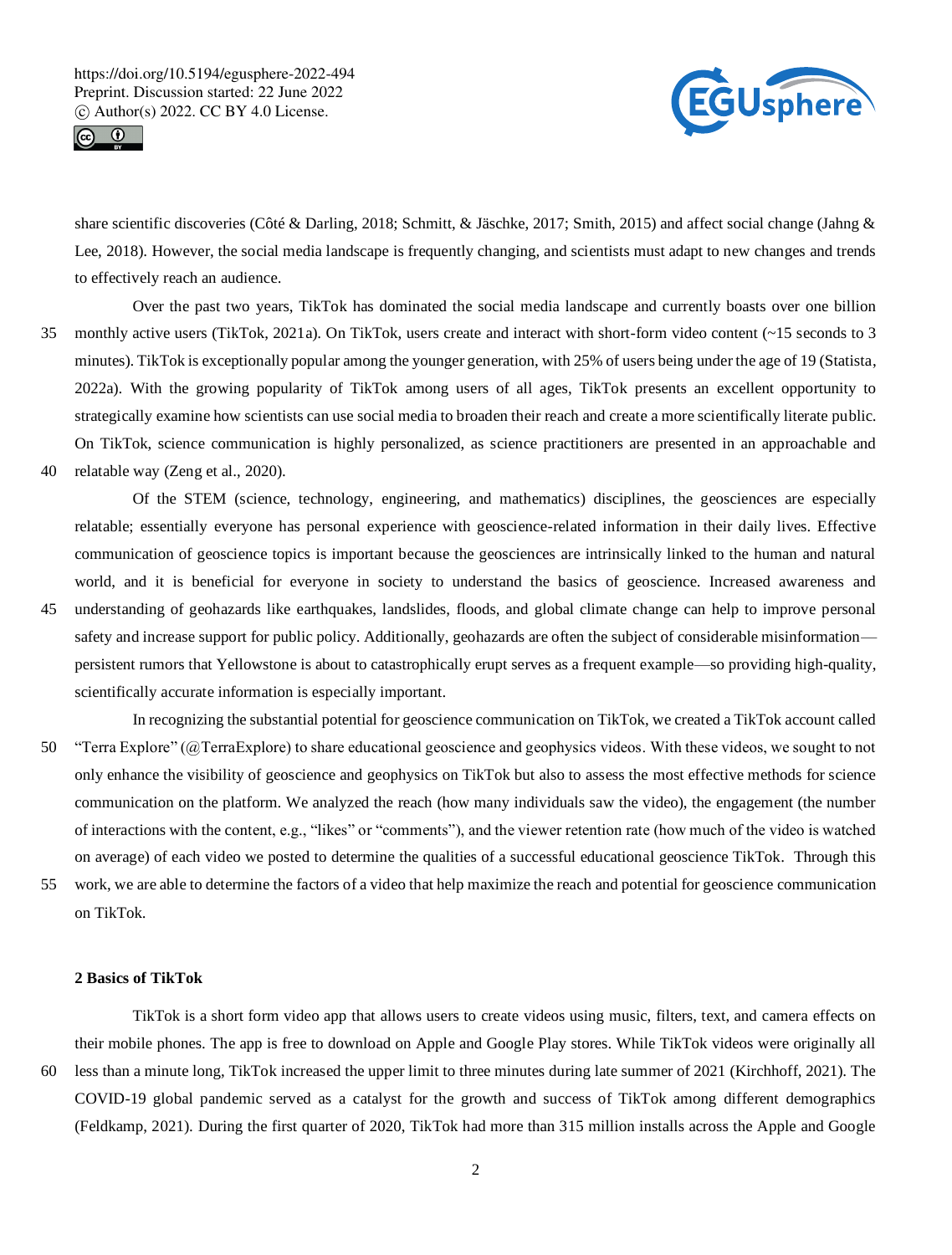



Play app stores, which was the most downloads ever for an app in a single quarter (Briskman, 2020). This was a significant increase from the 219 million installs during the fourth quarter of 2019 (Statista, 2022b), and TikTok currently stands as the 65 third largest social media platform behind Facebook and Instagram (Insider Intelligence, 2021).

TikTok provides two feeds on which a user can watch content: *Following* and *For You*. Upon opening the app, videos immediately begin playing on the *For You* page. Users can toggle between the two feeds at the top of the screen. TikTok uses AI algorithmic recommendations to determine what videos are shown on a user's *For You* page, which are often based on the user's profile settings, their location, and their activity on the app (Smith, 2021). In order to help users discover new content

- 70 categories and creators, as well as to avoid a repetitive experience, TikTok also provides diverse recommendations on the *For You* page (TikTok, 2020). The *For You* page is notable and unique amongst social media feeds, as videos with extremely few views  $(\sim 10$  views) can be recommended, thus guaranteeing a potential audience for every post regardless of the number of account followers. The more engagement a video receives, the more likely it will be shown to other users on the *For You* page. Based on TikTok's internal data, 69% of a user's time on the app is spent on the *For You* page (Stokel-Walker, 2020), making
- 75 it the primary way users view and discover new content. Only videos from accounts that someone follows are shown on the *Following* feed, although these videos may also be shown on the *For You* page. Videos additionally can be viewed on a creator's profile page or by searching video hashtags or sounds.

#### **3 Educational landscape on TikTok**

- Despite the common perception that TikTok is a "dance app" for kids, there is an abundance of educational content 80 on the app that is widely consumed. Research shows that youths agree that TikTok serves as a window for online learning and aids in educational development (Azman et al., 2021). This positive educational potential led TikTok to be integrated into various aspects of instruction in higher education (Draganić et al., 2021; Escamilla-Fajardo et al., 2021). As well, studies show that TikTok allows non-expert users to participate in scientific discussions—such as those related to climate change—that oftentimes only take place among expert-level scientists and journalists (Basch et al., 2022; Hautea et al., 2021).
- 85 The TikTok leadership has also worked to strengthen and promote educational content on the app. In May of 2020, TikTok launched their "#LearnOnTikTok" campaign, where they partnered with 800 public figures, educational institutions, and professional experts to bring learning material to TikTok (Thoensen, 2020). These partnerships included notable science communicators such as Bill Nye and Neil deGrasse Tyson. While the campaign partnered with specific creators, anyone on TikTok can create videos and use the #LearnOnTikTok hashtag. As of February 2022, videos using the "LearnOnTikTok"
- 90 hashtag have a collective 240.4 billion views. The success of the #LearnOnTikTok campaign demonstrates the desire for consumption of educational material on the platform and provides an ideal opportunity for science communicators to capitalize on a platform with a large user base. By leveraging this already well-known and popular hashtag, geoscientists can promote their content to a receptive audience, potentially increasing knowledge of and interest in geoscience topics.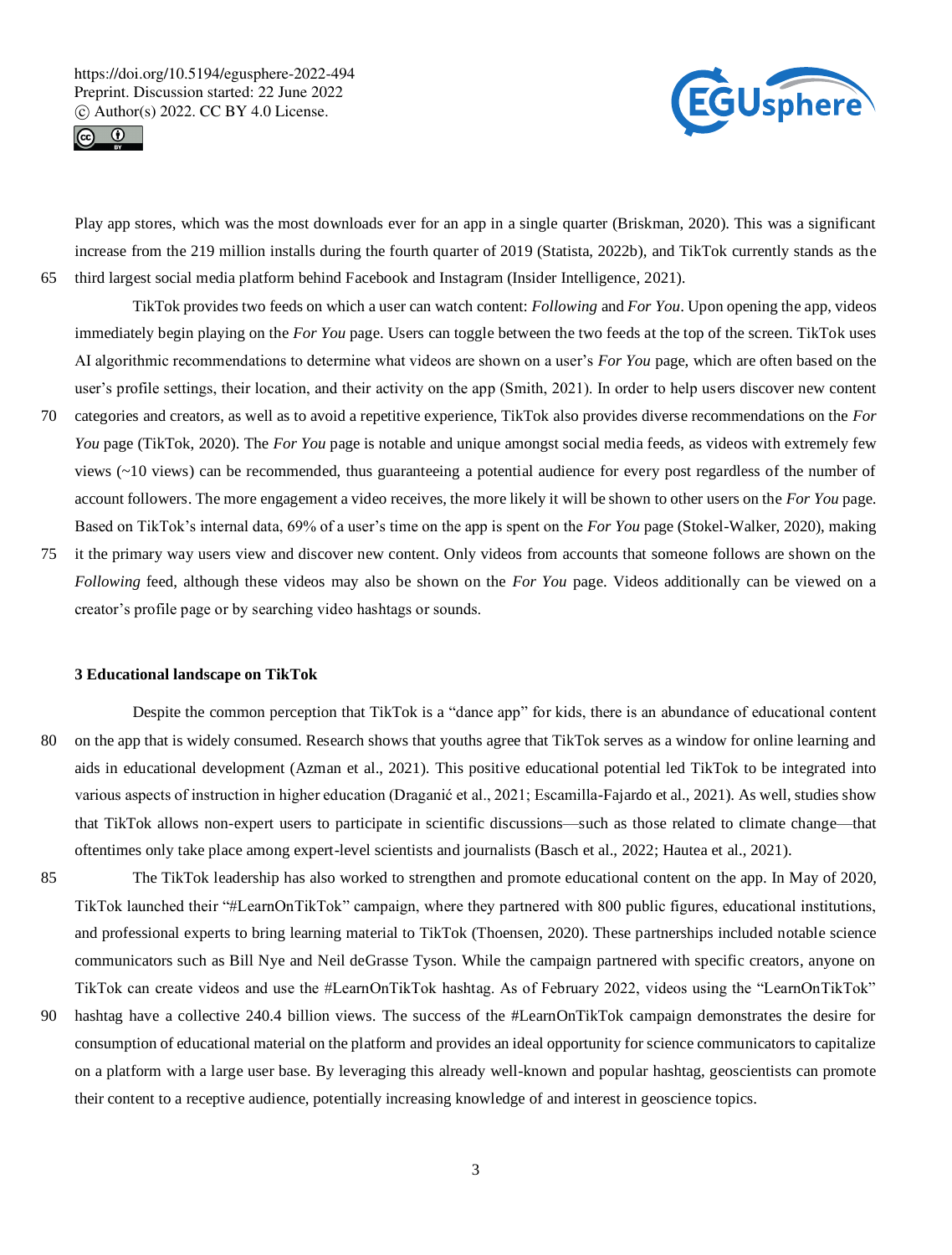



The manner in which science content is presented on TikTok—lecture style vs. demonstration—influences user 95 engagement. Habibi and Salim (2021) evaluated the engagement of lecture-style and experimental educational science videos on TikTok and found that scientific experiments presented in dynamic ways received the most engagement. Hayes et al. (2020) observed that TikTok videos of at-home chemistry experiments can increase knowledge of and interest in chemistry for viewers. In addition to videos showing chemistry experiments, Hight et al. (2021) found that students enjoyed creating and consuming content on TikTok that featured anthropomorphized chemistry concepts. Based on an analysis of memetic science 100 content on TikTok, Zeng et al. (2020) found that the presence of science on TikTok is dominated by chemistry and physics

experiments.

Thus far, the geosciences have largely been excluded from evaluations of science content and science communication on TikTok. Content related to geology and geophysics on TikTok has significantly fewer views than content related to physics, biology, and chemistry (**Table 1**). Unlike chemistry and physics, the geosciences do not as easily lend themselves to 105 experiment-based content, but do allow for unique, hands-on demonstrations as well as the potential for "field trip" style presentations. Additionally, geoscience is a discipline that every person has had some level of interaction with (soil, geohazards, GPS on their phone, etc.) Our aim was to not only enhance the visibility of geoscience and geophysics content on TikTok but also to determine and evaluate the most effective strategies for geoscience communication on TikTok.

| <b>Hashtag</b> | <b>View Count</b> |
|----------------|-------------------|
| #physics       | 3.3 billion       |
| #biology       | 3.2 billion       |
| #chemistry     | 3.0 billion       |
| #geology       | 617.6 million     |
| #geophysics    | 2.7 million       |

**Table 1. Number of total video views on TikTok for different science-related hashtags, as of October 2021 before our project began.**  110 **Within the app, TikTok denotes the total number of video views per hashtag.**

# **4 Account and video creation**

In October 2021, we created an account "Terra Explore" to evaluate the potential of TikTok for geoscience communication (**Fig. 1a**). Between 10/8/2021 and 2/6/2022, we published 48 videos. The "Terra Explore" name is a nod to the many ways scientists explore Earth (Terra) using geoscience tools and techniques. The Terra Explore account is a joint effort led by science

115 communication specialists from UNAVCO, IRIS, and OpenTopography. UNAVCO and IRIS are non-profit universitygoverned consortiums and manage the GAGE and SAGE facilities (respectively) on behalf of the National Science Foundation (NSF), serving the geophysics community. OpenTopography is co-managed by the San Diego Supercomputer Center at the University of California San Diego, UNAVCO, and Arizona State University and facilitates community access to highresolution, Earth-science-oriented topography data and related tools and resources, also on behalf of NSF.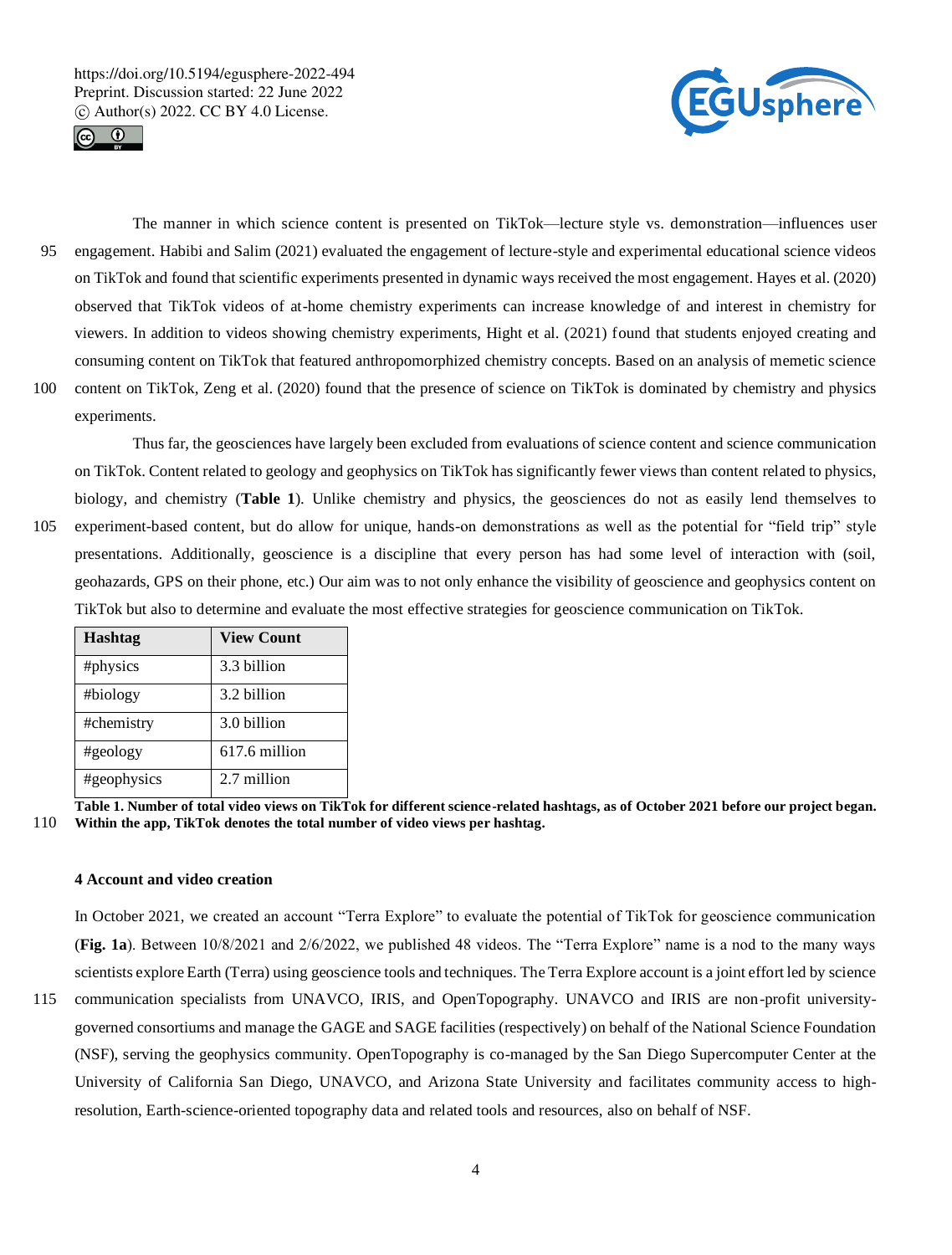



- 120 Our primary aim with the Terra Explore account was to determine effective strategies for geoscience communication on TikTok and increase the presence of geoscience and geophysics content, ideally targeting users aged 19-and-under and female/girl users. Our videos featured three rotating front-facing hosts and were typically done in a "lecture-style" format, where the host explains a geoscience topic while using engaging visuals. Two of the hosts are female and presented the majority of the videos, and one is male. We primarily used TikTok's "green screen" feature to add visual imagery to videos, in addition
- 125 to image and text overlays (**Fig. 1b**). TikToks were filmed in individual home offices using simple equipment such as iPhone/Android devices, small lights, and low-cost lavalier microphones. We used TikTok's built-in captioning feature to provide captions on all of our videos to increase their accessibility.

We largely produced content related to our organizations' missions. Video topics primarily focused on seismology, earthquakes, topography, lidar (light detection and ranging), and GPS (Global Positioning System). We often used and 130 incorporated existing educational graphics and animations produced by IRIS and UNAVCO. The videos we produced ranged between 9 seconds and 2 minutes 30 seconds in duration, with an average video duration of 57 seconds. Each video post contained a short description and approximately five relevant hashtags. Due to staff time limitations, we did not set a specific video posting schedule, but averaged between one to four videos posted per week, with the most videos posted during the first two months of the project. A number of videos were cross-posted and promoted on UNAVCO, IRIS, and OpenTopography's 135 other social media accounts.

- Our video content largely did not include TikTok "memes" or sounds. "Memes" are among the most common videos on TikTok and use viral audio clips that are transformed and applied to different visual imagery, capitalizing on popular culture or shared experiences. Given the educational aspect of our videos, we chose to follow a more traditional video format.
- The most common type of video we produced presented ground motion visualizations (GMV) for notable earthquakes 140 magnitude 6 or higher (**Fig. 1c**). These GMV animations were already being produced by IRIS and disseminated through other social media channels. On the Terra Explore TikTok, the front-facing video host explains what is shown in the animation: earthquake waves pass across seismic stations in the United States, and we can see representation of the ground moving up and down (although the movements are too small to feel). Videos were timely in that they were typically posted the day of or the day after the earthquake occurred. As the content and style of these GMV videos were largely identical, they provided a
- 145 way to more clearly evaluate specific factors that may affect a video's performance.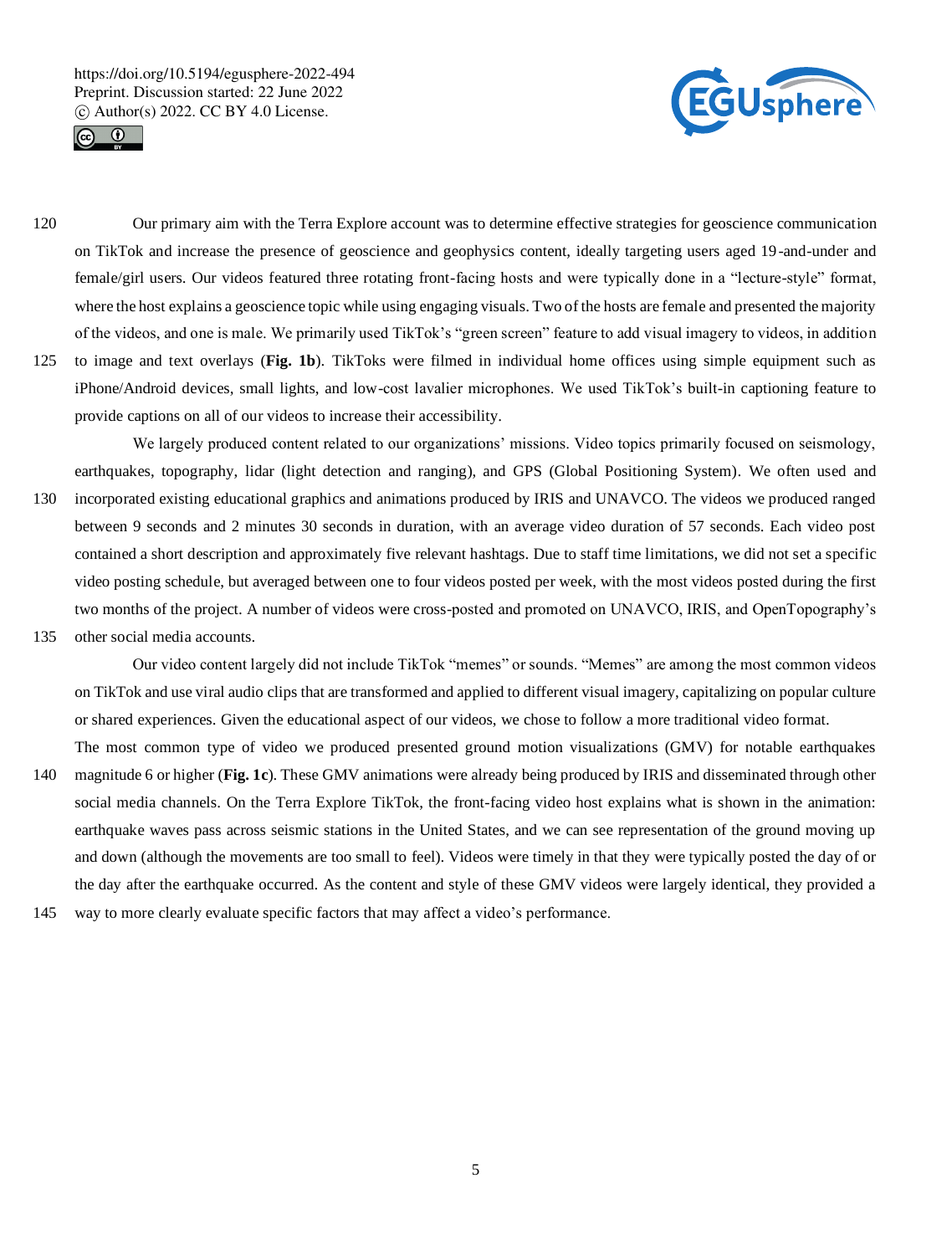





**Figure 1. (a) Representative screenshot of the Terra Explore account. Our profile page has a Linktree that provides external links to the UNAVCO, IRIS, and OpenTopography websites. (b) Screenshot of typical video using the "green screen" effect. (c) Example screenshot of a GMV video.**

150

## **5 Methods**

We used TikTok's built-in account analytics to download and record video and account metrics for the period between 10/8/2021 and 2/6/2022. We began collecting data upon video publication and continued until the end of the reporting period, ensuring that there was a minimum of two weeks of available data per video. We found that videos typically received the 155 majority of views and engagement within the first week after publication, and thus this timeframe is generally sufficient to

observe video trends.

We collected the following summary data for each individual video: video views, likes, comments, shares, total cumulative play time, average duration the video was watched, percentage of viewers who watched the full video, unique reached audience, and the percentage of video views by section (*For You*, personal profile, *Followin*g, hashtags). TikTok does

160 not provide information on the gender or the age of users who view a video. We evaluated the "success" of videos based on reach and engagement metrics, as well as viewer retention (how long a video is watched). We used metrics of reach (number of unique users the video was seen by) and engagement (likes, comments, and shares) to calculate the engagement rate of each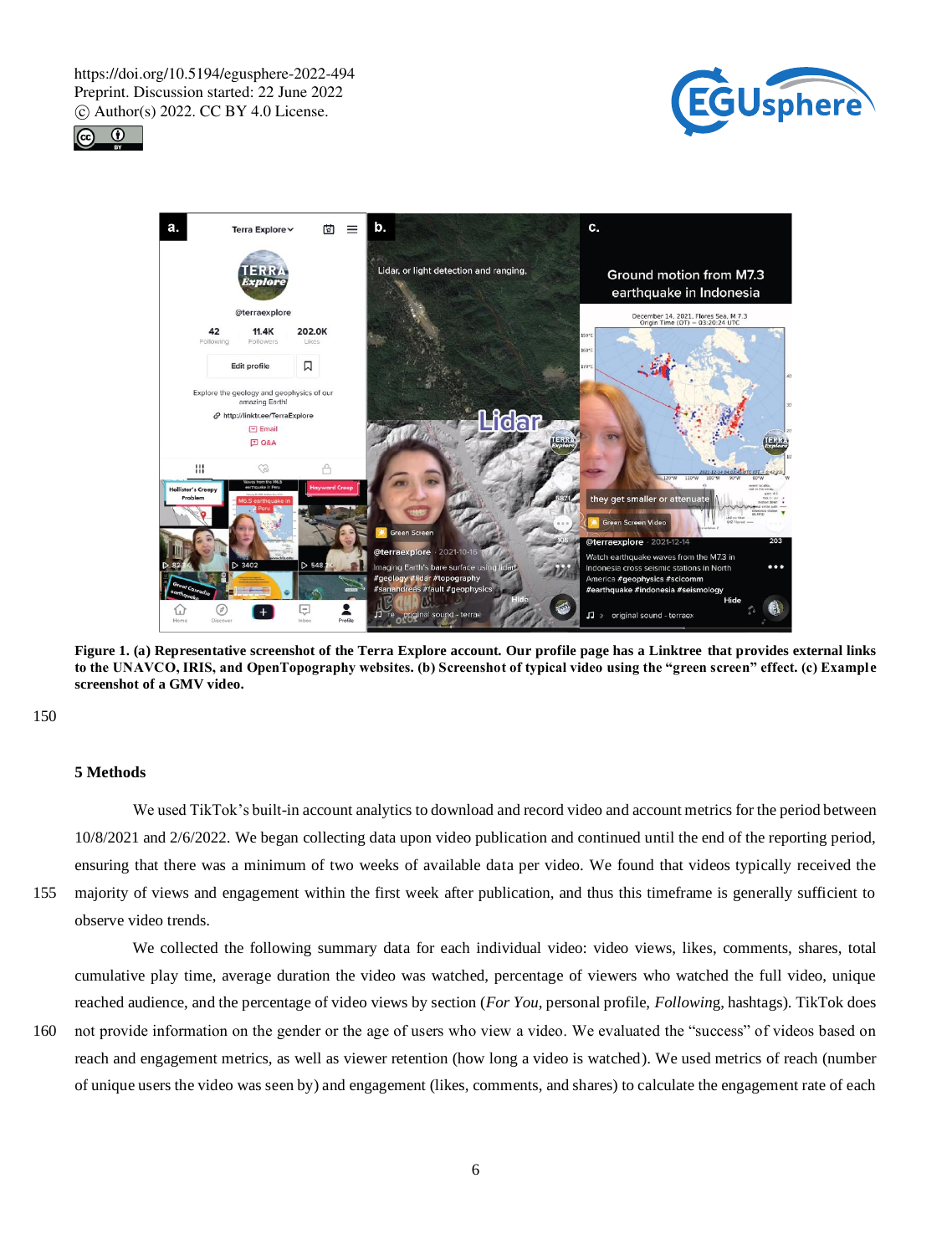



video. The engagement rate is calculated as the engagement parameter as a percentage of total reach (e.g., Likes / Audience Reached \*100).

165 We also recorded weekly account metrics including total video views, profile views, total account likes, total comments, total shares, total followers, new followers, and gender of followers. The only gender information TikTok readily provides in analytics is the binary percentage of male and female followers. Of these metrics, we most closely evaluated the gender percentage of followers over time to see how well we were able to reach specific demographics.

## **6 Results**

## 170 **6.1 Video and account metrics**

During the four-month test period, the Terra Explore account gained over 12,000 followers, and the 48 videos published garnered 2,106,504 views. The videos had a combined 22,297 hours of watch time. Individual video views ranged between 522 views and 684,100 views, with a median of approximately 2,400 views. Seven videos received over 90,000 views, and 30 videos received less than 3,000 views (**Fig. 2**). Videos were uploaded at various times throughout the day, and the

175 videos that received the most views were uploaded either in the morning or early afternoon Mountain Standard Time (MST) (**Fig. 3**). We did not spread video publication evenly throughout the week, and the greatest number of videos was posted on Tuesdays. Videos that were published on Wednesdays and Thursdays received significantly fewer views than other days of the week, with videos published on Mondays receiving the most cumulative views on average (**Fig. 4**).

**Tables 2–3** record the topic and metrics of our ten most viewed and ten least viewed videos. Our highest viewed 180 video described an offset curb in Hayward, California that was famous among geologists for recording the continual slow motion along the Hayward Fault (part of the San Andreas fault system). Our least viewed videos were all published in either October or November 2021 when we first began our account. However, our second most viewed video was also published during this timeframe.

Of the account's over 2.1 million video views, 95% of those views came from videos shown on the *For You* page. 185 Nearly twice as many videos were viewed on the Terra Explore profile page than on the *Following* feed. Videos were rarely discovered by a user directly searching for a specific hashtag (**Table 4**). Our most viewed videos received nearly all (~97%) of their views from the *For You* page. Videos with fewer views were shown to fewer viewers on the *For You* page and received a higher percentage of views from the Terra Explore profile page or the *Following* feed (**Fig. 5**).

As of February 2022, the Terra Explore account had 36.5% female and 63.5% male followers. This percentage 190 remained relatively unchanged over the four-month duration of video posts (**Fig. 6**).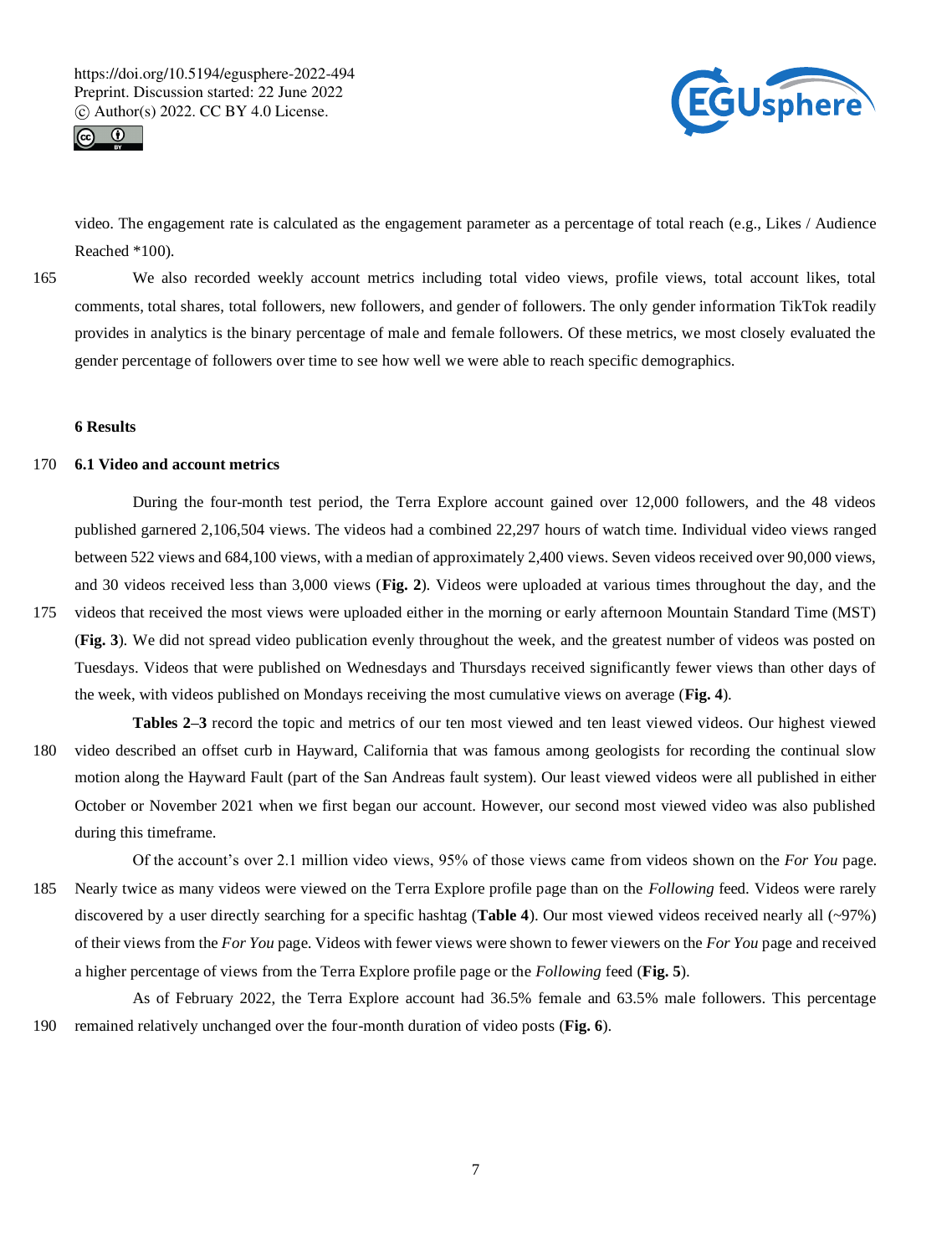





**Figure 2. Number of video views each Terra Explore video received and the date that each video was posted on. Note video views are shown on a logarithmic scale.**



195 **Figure 3. Time of video upload in Mountain Standard Time (MST) and the number of views the video received (on logarithmic scale). Videos that received the most views (>90,000) were uploaded in the morning or early afternoon.**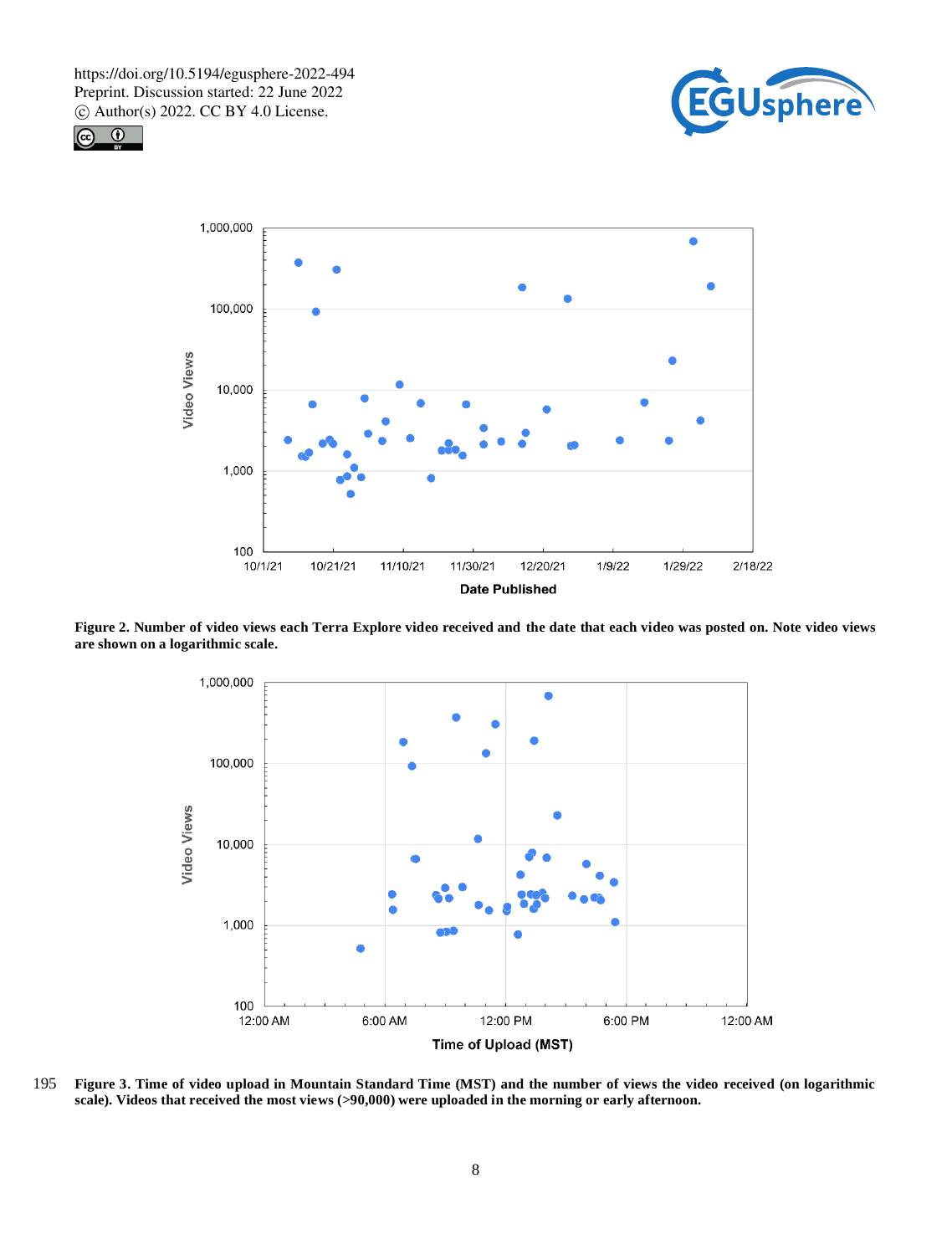





**Figure 4. (a) The number of videos uploaded per day of the week. (b) The average total number of video views received based on the day of video upload.**

| <b>Video Topic</b>                                        | <b>Date</b><br><b>Published</b> | <b>Duration</b><br>(s) | <b>Views</b> | <b>Likes</b> | <b>Comments</b> | <b>Shares</b> | Avg. $%$<br>Watched |
|-----------------------------------------------------------|---------------------------------|------------------------|--------------|--------------|-----------------|---------------|---------------------|
| Hayward, CA offset curb<br>(Hayward fault creep)          | 2/1/2022                        | 108                    | 684,100      | 104,600      | 1,209           | 2,332         | 51                  |
| of<br>Hawaii<br>M6.2<br><b>GMV</b><br>earthquake          | 10/11/2021                      | 30                     | 372,300      | 43,900       | 558             | 1,066         | 85                  |
| earthquake<br>Demonstrating<br>magnitude with spaghetti   | 10/22/2021                      | 34                     | 305,500      | 24,300       | 444             | 346           | 78                  |
| GMV of M7.3 Indonesia<br>earthquake                       | 12/14/2021                      | 56                     | 184,600      | 14,000       | 205             | 344           | 60                  |
| Hollister, CA fault creep and<br>impact on infrastructure | 2/6/2022                        | 88                     | 190,300      | 19,600       | 386             | 612           | 41                  |
| Wallace Creek (San Andreas<br>Fault) stream offsets       | 12/27/2021                      | 73                     | 133,500      | 6,871        | 128             | 48            | 55                  |
| vision"<br>of<br>Lidar "x-ray<br>Earth's bare surface     | 10/16/2021                      | 48                     | 92,900       | 5,859        | 105             | 49            | 56                  |
| Cascadia 1700 earthquake<br>and tsunami                   | 1/26/2022                       | 147                    | 21,600       | 1,861        | 83              | 71            | 43.5                |
| GMV of Nicaragua M6.2<br>earthquake                       | 11/9/2021                       | 39                     | 11,700       | 1,102        | 37              | 29            | 55                  |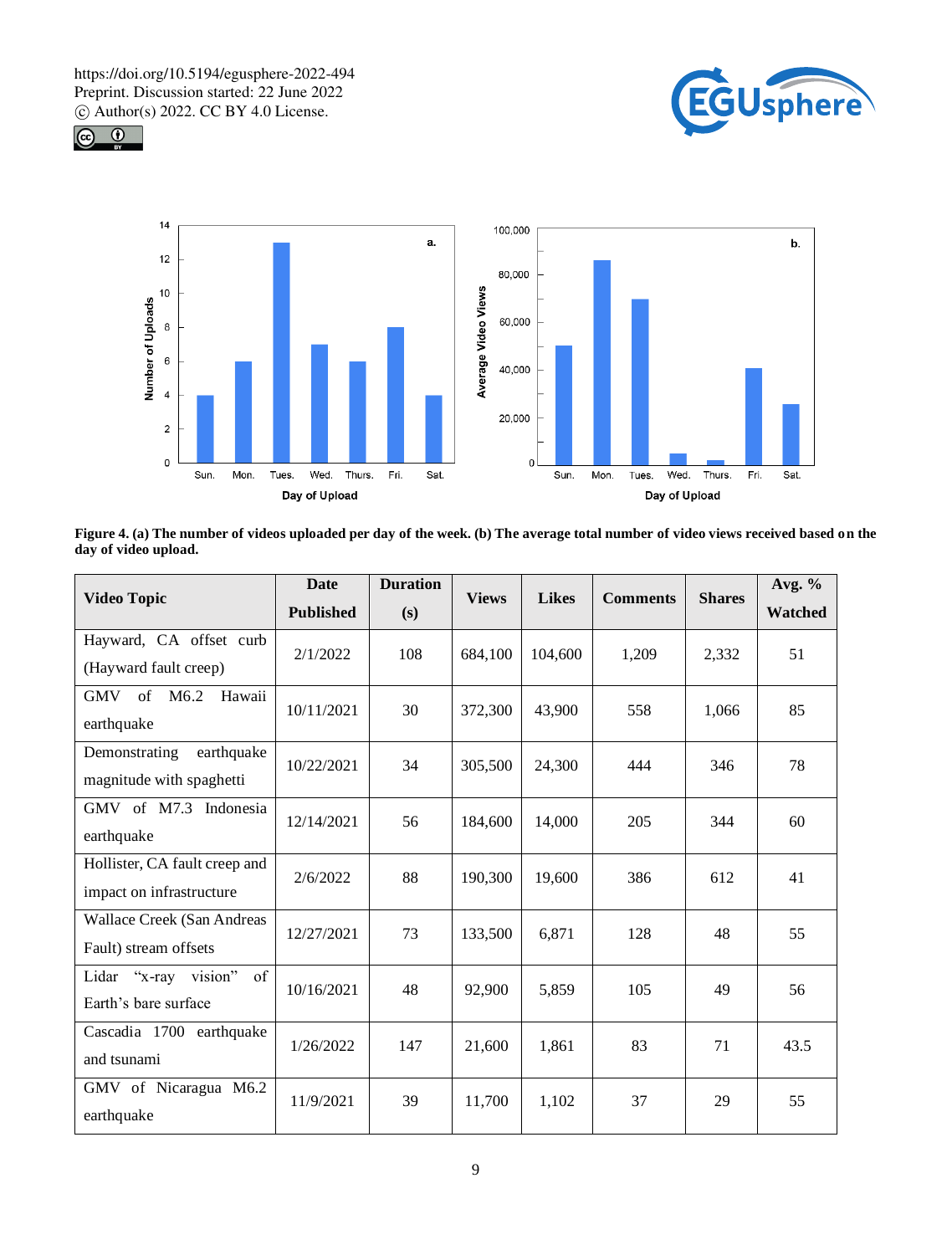



| Using<br>lidar<br>uncover<br>to |            |    |       |       |    |                |   |
|---------------------------------|------------|----|-------|-------|----|----------------|---|
| Mesoamerican<br>ancient         | 10/30/2021 | 47 | 7,896 | 1,339 | 20 | 1 <sub>2</sub> | ັ |
| complexes                       |            |    |       |       |    |                |   |

200 **Table 2. Top ten most viewed videos between 10/8/2021 and 2/6/2022 on the Terra Explore and corresponding metrics. GMV = ground motion visualization, M# = earthquake magnitude. All videos had an average viewer retention (how long a person watches the video) of 40% or higher. These videos correspond with #1–10 in Fig. 5.**

| <b>Video Topic</b>            | <b>Date</b>      | <b>Duration</b> | <b>Views</b> | <b>Likes</b> | <b>Comments</b> | <b>Shares</b>    | Avg. %  |
|-------------------------------|------------------|-----------------|--------------|--------------|-----------------|------------------|---------|
|                               | <b>Published</b> | (s)             |              |              |                 |                  | Watched |
| Difference<br>between         |                  |                 |              |              |                 |                  |         |
| earthquake magnitude and      | 10/25/2021       | 57              | 1,606        | 189          | $\overline{4}$  | 6                | 34      |
| intensity                     |                  |                 |              |              |                 |                  |         |
| Difference between hazard     | 11/27/2021       | 38              | 1,562        | 110          | $\mathbf{1}$    | $\mathbf{1}$     | 36      |
| and risk                      |                  |                 |              |              |                 |                  |         |
| scientific<br>Attending<br>a  |                  |                 |              |              |                 |                  |         |
| meeting, Geological Society   | 10/12/2021       | 60              | 1,539        | 87           | 8               | 9                | 25      |
| of America 2021 meeting       |                  |                 |              |              |                 |                  |         |
| Earthquake yoga (Types of     | 10/13/2021       | 59              | 1,511        | 58           | 6               | 6                | 18      |
| seismic waves)                |                  |                 |              |              |                 |                  |         |
| Different earthquake waves:   | 10/27/2021       | 56              | 1,101        | 135          | 5               | $\mathbf{1}$     | 34      |
| P waves and S waves           |                  |                 |              |              |                 |                  |         |
| Call for 'Ask a Geoscientist' | 10/25/2021       | 11              | 863          | 59           | 3               | $\mathbf{1}$     | 49      |
| questions                     |                  |                 |              |              |                 |                  |         |
| of<br>Demonstrating<br>types  | 10/29/2021       | 59              | 840          | 110          | 6               | 5                | 35      |
| faults using candy bars       |                  |                 |              |              |                 |                  |         |
| Wave refraction explained     | 11/18/2021       | 39              | 815          | 62           | $\mathbf{1}$    | $\mathbf{0}$     | 37      |
| How GPS is used to monitor    | 10/23/2021       | 50              | 775          | 78           | $\overline{4}$  | 1                | 27      |
| Earth's systems               |                  |                 |              |              |                 |                  |         |
| "baby<br>Mandalorian          | 10/26/2021       | 9               | 522          | 27           | $\mathbf{1}$    | $\boldsymbol{0}$ | 76      |
| seismometer" meme             |                  |                 |              |              |                 |                  |         |

**Table 3. The ten least viewed videos and corresponding metrics on the Terra Explore account between 10/8/2021 and 2/6/2022. These**  205 **videos correspond with #39–48 in Fig. 5.**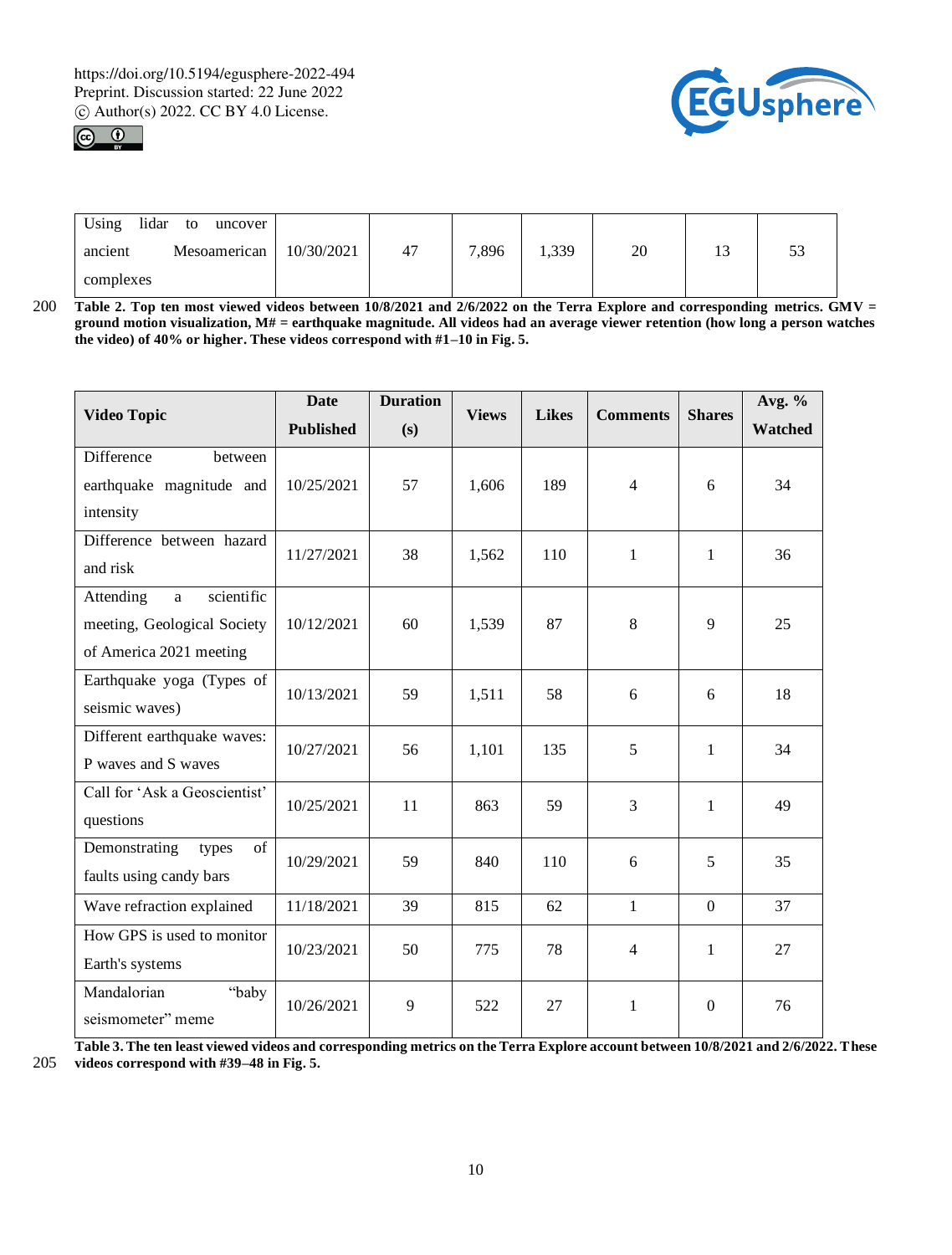





**Figure 5. Percentage of video views by section (***For You* **page, personal profile,** *Following***, hashtag, unknown), with videos ranked from the most (1) to the least (48) viewed (See Tables 2 and 3 for the ten most and ten least viewed videos). The videos with the highest number of views received nearly all (~97%) of their views from the** *For You* **page. The seven most viewed videos each received**  210 **over 90,000 views.**



**Figure 6. Gender percentage of followers during each week of posting, beginning 10/8/21 (week 1). A gender split of 64% male and 36% female followers remained relatively consistent throughout the period, ending 2/6/2022.**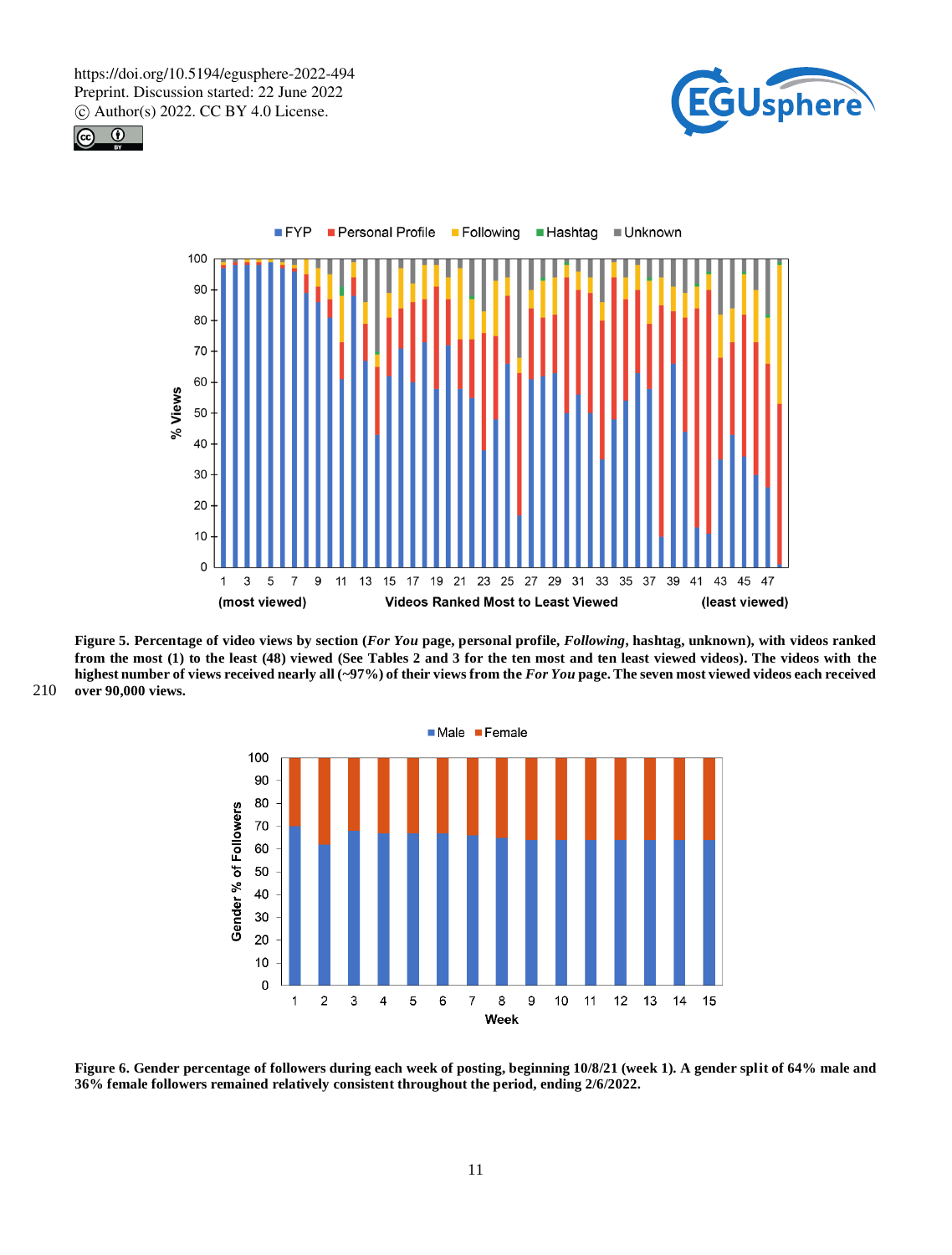



## 215 **6.2 Viewer retention and engagement rate**

The average percentage of watch time of a video was 44% of its duration, and on average 19% of users watched the full duration of a video. We evaluated the relationship between the average view duration of a video (viewer retention) and the number of video views based on the length of the video ( $< 30$  seconds, 30 seconds to 1 minute, 1 to 2 minutes, and  $> 2$  minutes in duration) (**Fig. 7**). Videos less than 30 seconds in length had the highest viewer retention, although this high viewer retention 220 did not necessarily equate to higher video views. Videos that were between 30 seconds and 2 minutes in length most frequently

received the highest number of views, although there lacks a clear relationship between viewer retention and the number of video views.

Videos had an average engagement rate of 10%, 0.38%, and 0.21% for likes, comments, and shares, respectively. These engagement rates are similar to the engagement rates of other analyzed educational science content on TikTok (Habibi 225 and Salim, 2021). However, videos that received a large number of views (>90,000) did not necessarily have a higher engagement rate than videos with far fewer views (~2,000) (**Fig. 8**). Videos that received the lowest number of views (< 1,000) had engagement rates for likes and comments similar to other videos with more views, but they had among the lowest engagement rates for shares (some at 0%).

The average viewing duration largely did not show any relationship with engagement rate (**Fig. 9**). However, the 230 viewer retention rate is in part linked to the duration of the video itself. Shorter videos (< 20 seconds) are more likely to have a higher viewer retention rate (**Fig. 7**), but these videos received some of the lowest overall engagement rates (**Fig. 10**). In fact, longer videos (>100 seconds) had among the highest engagement rates.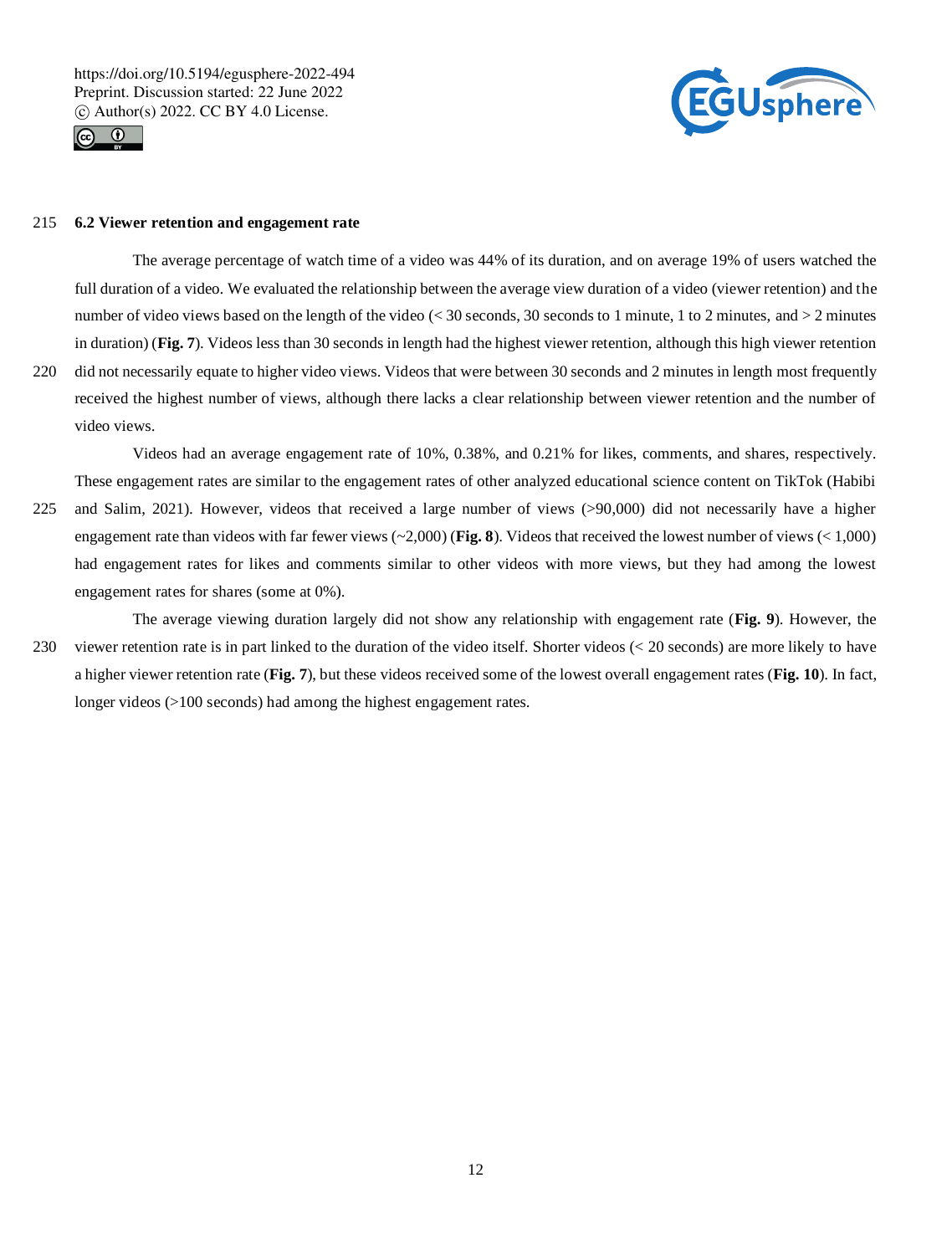





**Figure 7. Average percentage of the video viewed (viewer retention) based on the length of the video (< 30 seconds, 30 seconds to 1**  235 **minute, 1 to 2 minutes, and > 2 minutes) compared to number of video views. Note that video views are shown on a logarithmic scale.** 



● Likes ■ Comments ▲ Shares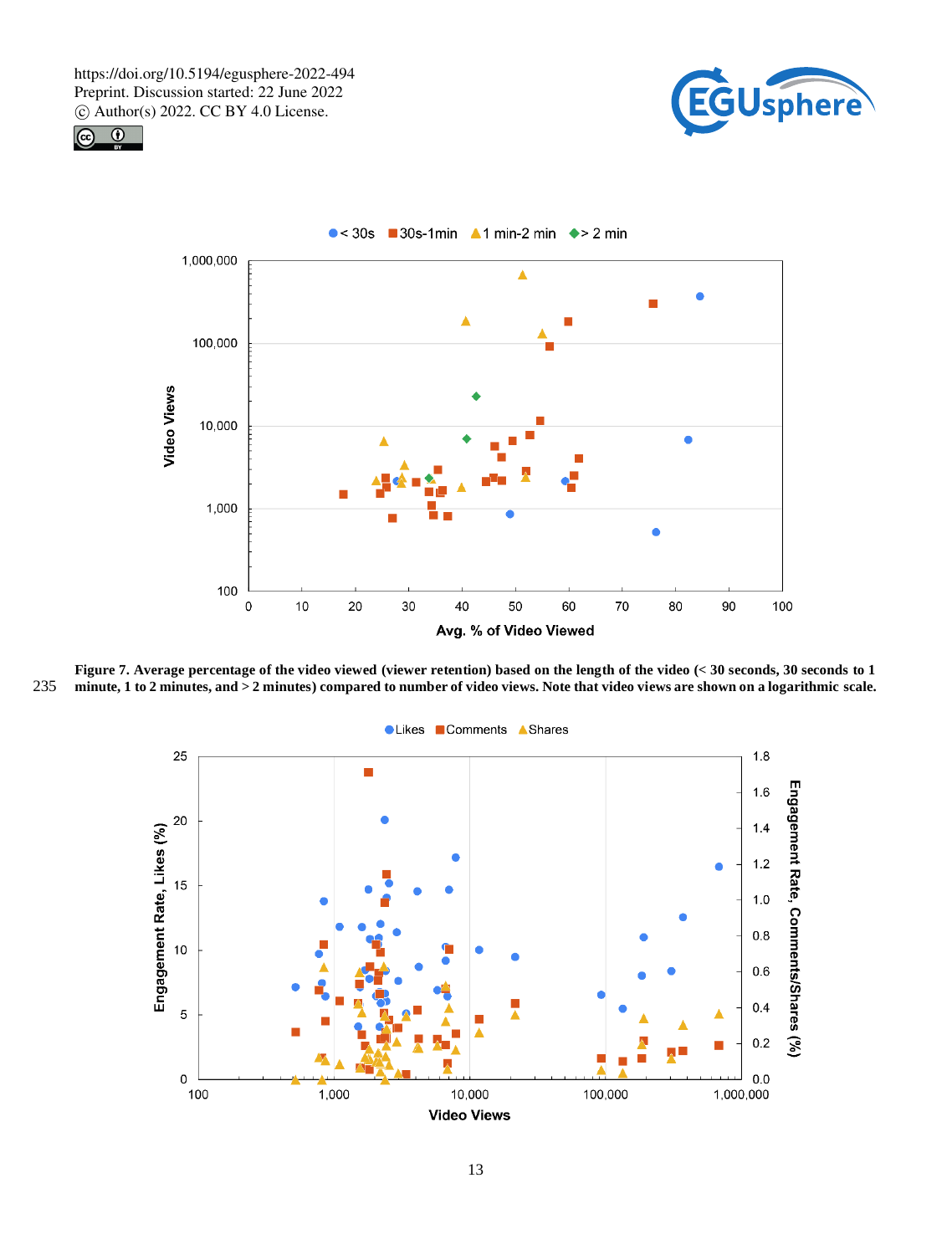



**Figure 8. Engagement rate of likes, comments, and shares from each video compared with video views (plotted on log scale). Videos**  with a lower number of video views (~2,000) could have engagement rates as high or higher than videos that received hundreds of **thousands of views.**



240

**Figure 9. Engagement rates from each video compared with the average view duration (%) of the video.**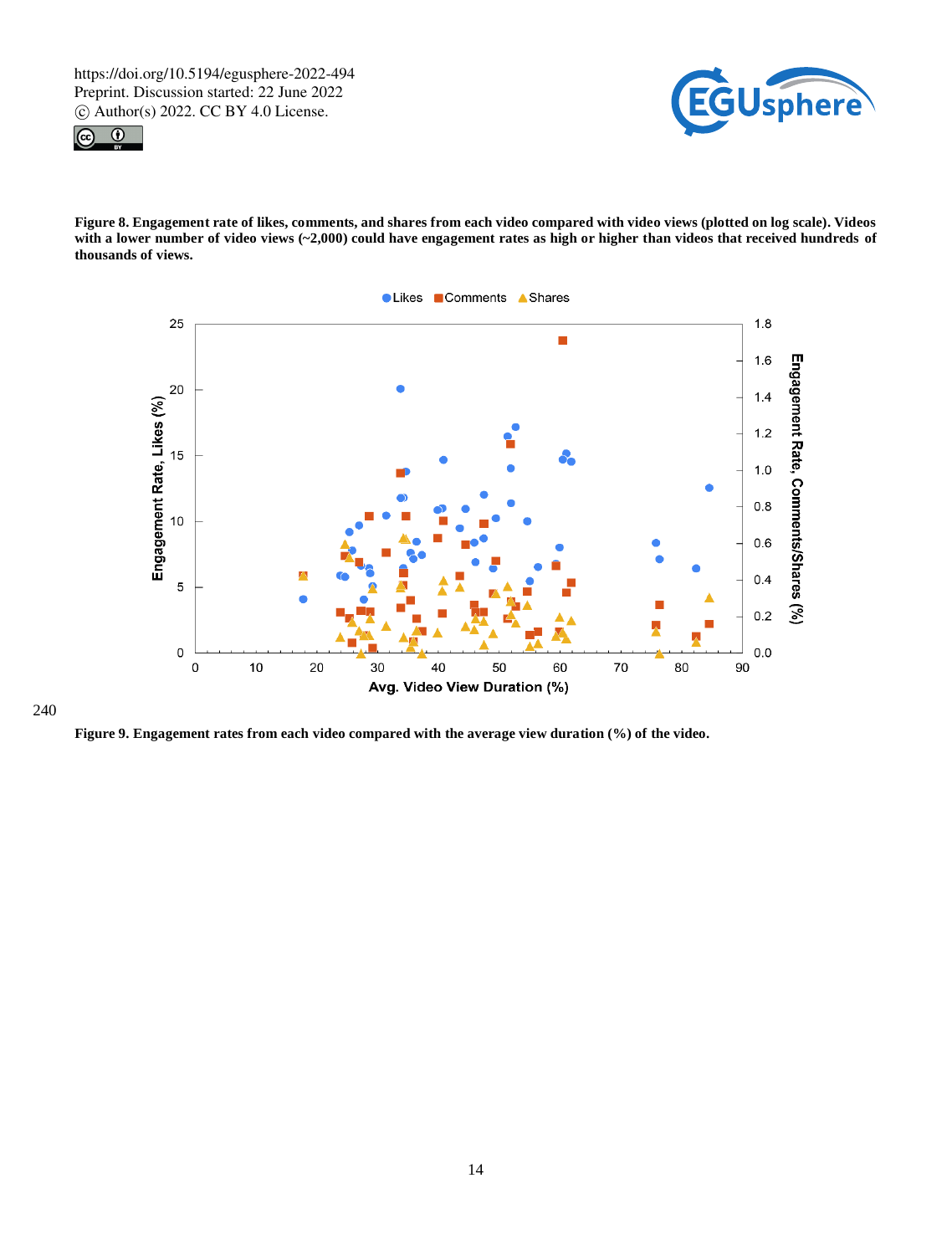





**Figure 10. Engagement rates from each video compared with the duration of the video. Short videos under 20 seconds have a lower overall engagement rate than do longer videos.**

## 245 **6.3 Hashtags**

Across our 48 published videos, we used a total of 81 unique hashtags. Our videos most commonly used the hashtags "geophysics," "geology," and "earthquake" (**Table 4**). Even though the hashtags "geophysics" and "geology" were used on the most videos, videos that used the hashtag "earthquake" generated the most cumulative views. Hashtags like "SanAndreas" and "California" that were only used in four videos were also associated with a large number of views.

250 Only one video had higher than 1% of its views come directly from searching for hashtags or clicking on a hashtag to view videos (video ranked number 11 on **Fig. 5**). A video explaining the Hunga Tonga-Hunga Ha'apai volcanic eruption in January 2022 received 3% of its views from direct hashtag searches. This post included the hashtags "HungaTonga" and "Tonga," from which the views were likely derived.

Between October 2021 and February 2022, the cumulative views of all videos using the "geology" hashtag across 255 TikTok increased by 167.5 million views, with Terra Explore videos contributing 9% of those views, and the "geophysics" hashtag increased by 1.2 million views, with Terra Explore videos contributing 89% of those views.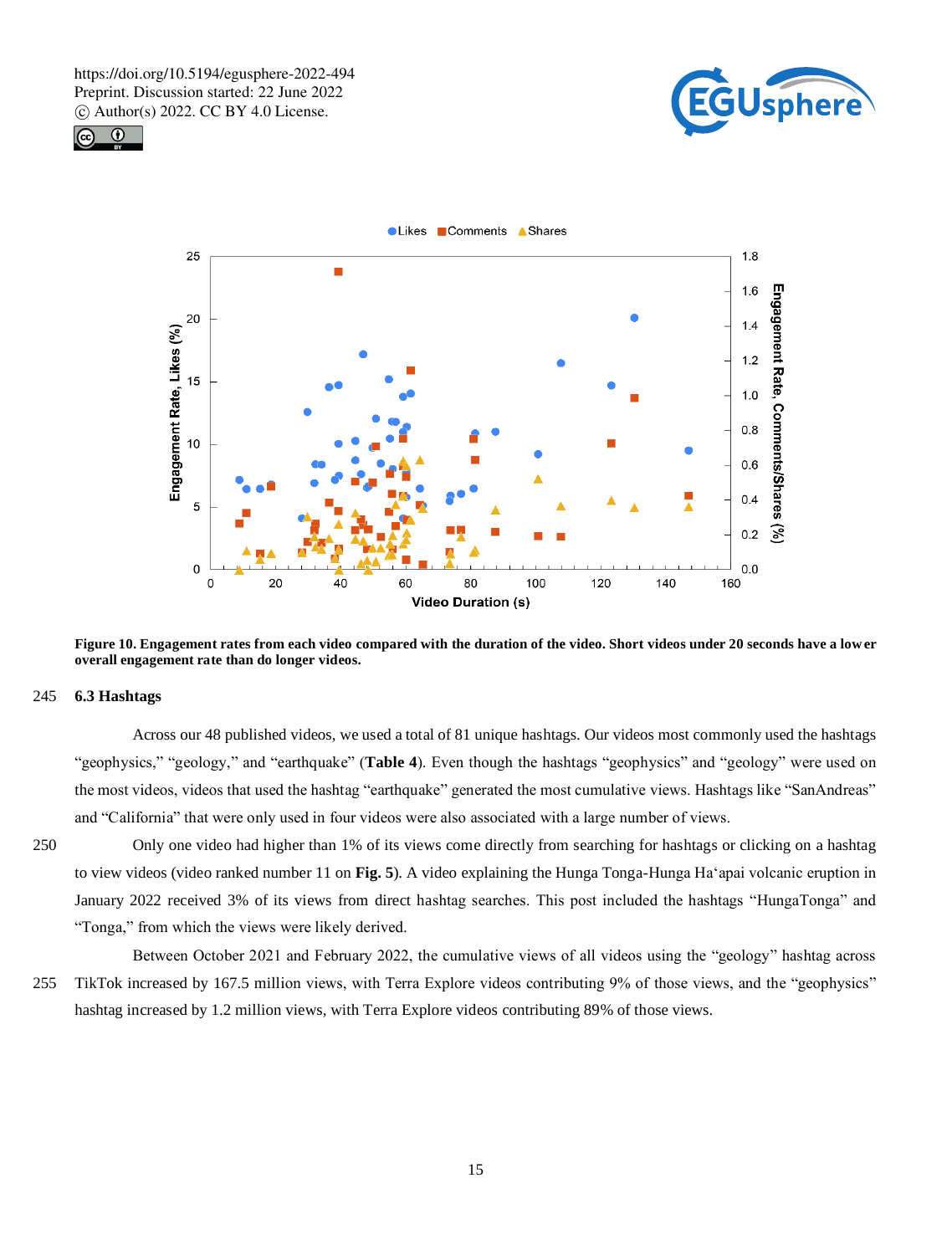



| <b>Hashtag</b>     | # of Videos<br><b>Used in</b> | <b>Cumulative Views</b> |
|--------------------|-------------------------------|-------------------------|
| Geophysics         | 38                            | 1,073,171               |
| Geology            | 36                            | 1,511,813               |
| Earthquake         | 31                            | 1,974,026               |
| Seismology         | 22                            | 949,459                 |
| Science            | 8                             | 148,978                 |
| Lidar              | 6                             | 110,251                 |
| <b>GPS</b>         | 5                             | 12,190                  |
| LearnOnTiktok      | 5                             | 32,854                  |
| <b>San Andreas</b> | $\overline{4}$                | 418,542                 |
| Earthquakes        | $\overline{4}$                | 11,651                  |
| <b>FYP</b>         | $\overline{4}$                | 15,079                  |
| California         | $\overline{4}$                | 1,013,653               |
| Geoscience         | 3                             | 4,221                   |
| Geodesy            | 3                             | 5,861                   |
| <b>SciComm</b>     | 3                             | 187,259                 |

## **6.4 GMV videos**

Nine of the 48 videos produced featured ground motion visualizations (GMVs) of recent notable earthquakes. All nine of the GMV videos produced highlighted earthquakes that were magnitude 6 or larger. Views for these videos ranged 265 between 2,106 and 372,300 views. All videos were under 60 seconds in length aside from one, which was 100 seconds long, and the videos with the most views had a duration between 30–60 seconds (**Fig. 11a**). The GMV videos that had the highest viewer retention rates received the most views, and videos with lower retention rates generally received fewer views (**Fig. 11b**). GMV videos ended up being posted relatively consistently throughout the period of video production (**Fig. 11c**), and videos were posted at different times during the day, with the videos that received the most views being posted in the morning

270 Mountain Standard Time (MST) (**Fig. 11d**).

<sup>260</sup> **Table 4. Top 15 most commonly used hashtags on the Terra Explore videos indicating the number of videos they were used on, and the cumulative views associated with hashtag use. (FYP = "For You Page.")**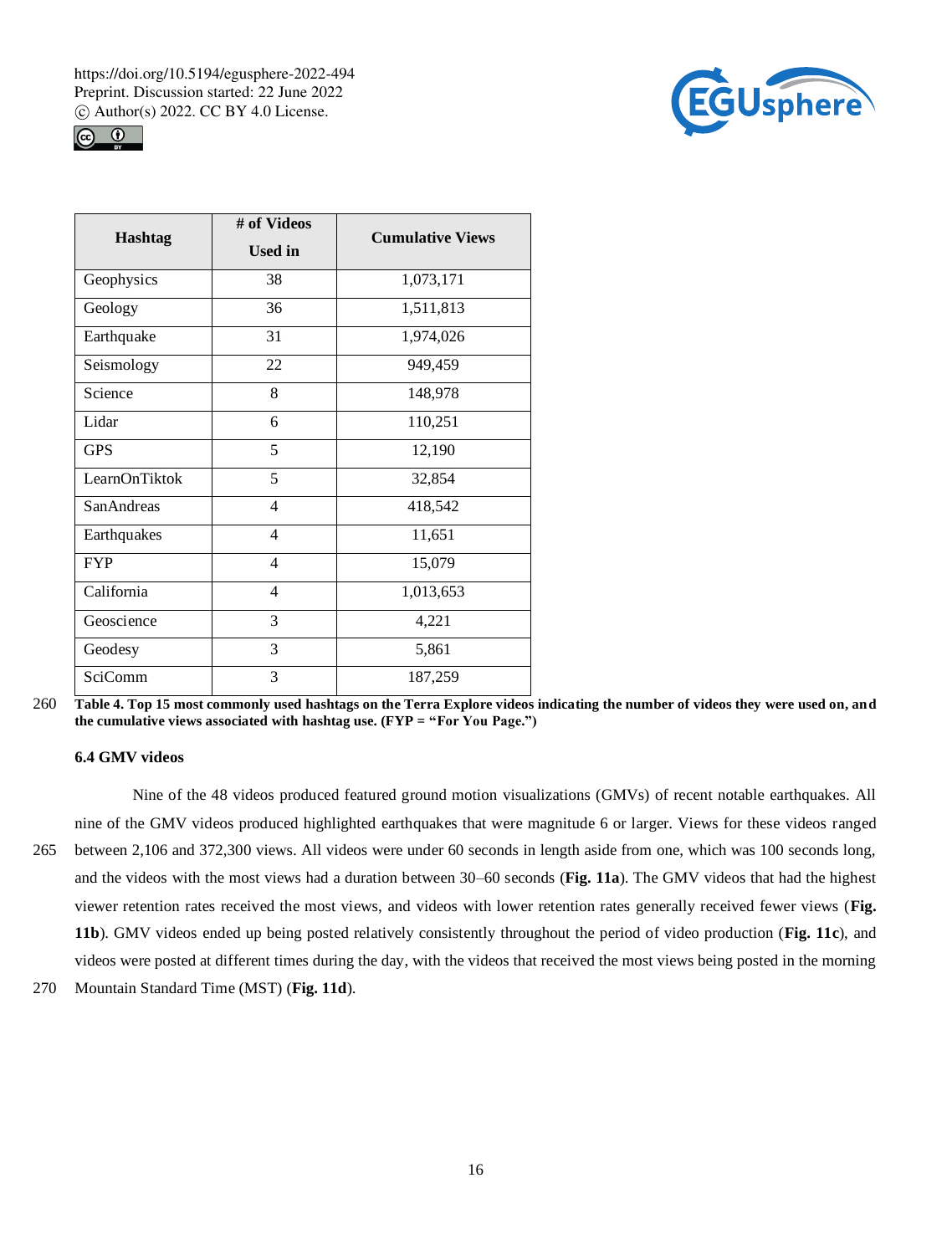





**Figure 11. Video views of GMV videos on a log scale compared with (a) the duration of the video, (b) the average duration a video was watched, (c) the date the video was posted on, and (d) the time of day the video was posted (MST).**

#### **7 Discussion**

## 275 **7.1 Video views and viewership**

Short videos (~20 seconds or less) on TikTok may have a higher potential to accumulate views as they can easily be played in a "loop" like a GIF, but our data does not indicate any clear correlation between video duration and number of video views (**Fig. 7**). Additionally, short (< 20s) videos had lower engagement rates than did longer videos. Videos 40 seconds to 2 minutes in length received the highest engagement rates (**Fig. 10**). Even though some of these videos did not perform 280 exceptionally well in terms of view counts, they still tended to have relatively high engagement rates. Videos < 20 s had an average engagement rate of 6.5% for likes, whereas videos between 40 s and 2 minutes had an average engagement rate of

10% for likes. High engagement rates on videos with lower view counts likely come from people who are following the account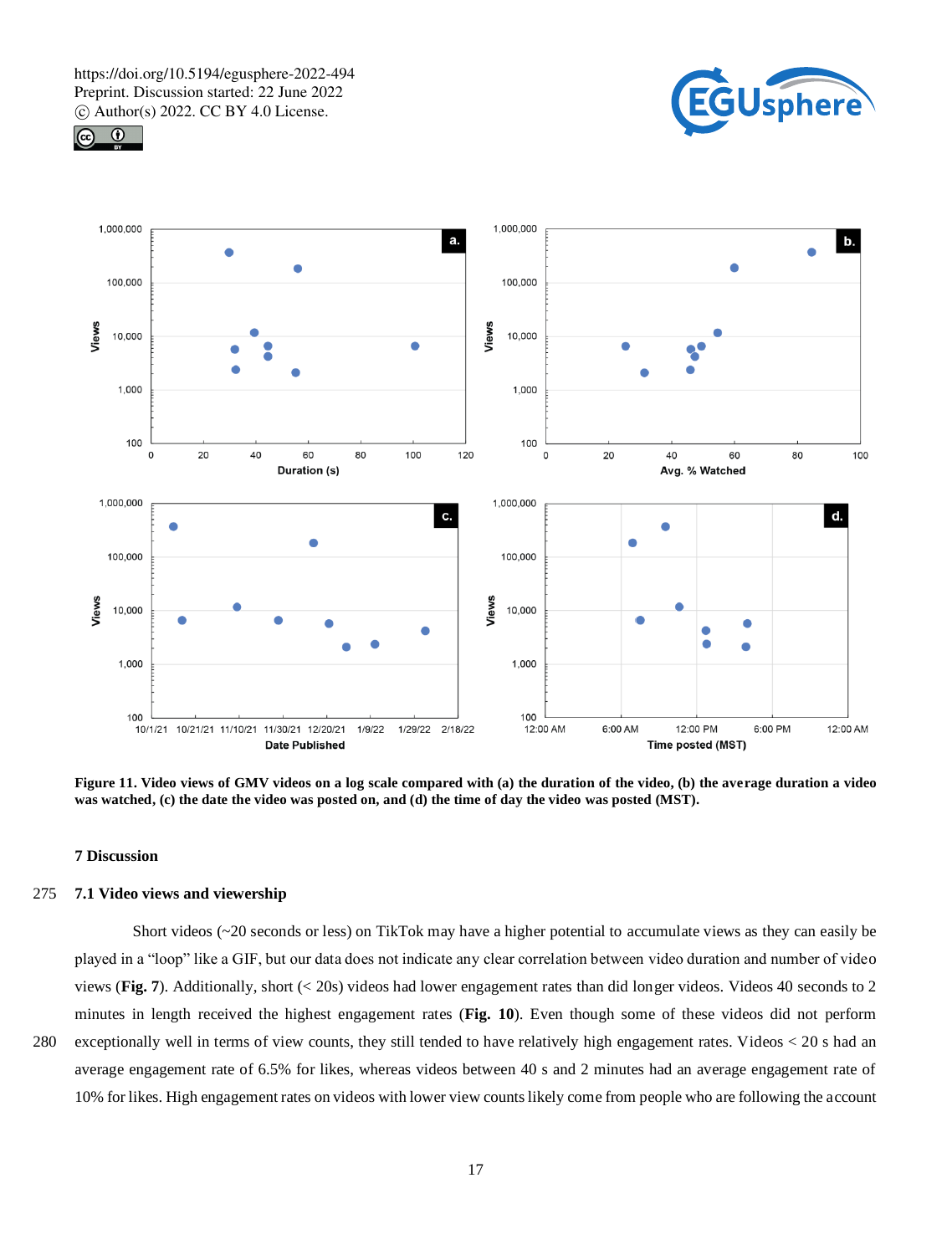



and have an express interest in the subject. Based on our findings, post-time optimization such as posting earlier in the day and earlier in the week may aid in having videos reach a wider audience.

285 The vast number of video views being received from the *For You* page rather than the *Following* feed demonstrates that content on TikTok is primarily consumed from the *For You* page, and that the success of a video largely hinges on whether it will continue to be shown to more users on the *For You* page. Our findings are in accordance with TikTok's internal data that users spend the vast majority of time (nearly 70%) on the *For You* page on the app (Stokel-Walker, 2020). With users spending less time on the *Following* feed, this feed naturally provides a lower overall source of video views. Our findings 290 support other work showing that video views on TikTok are less dependent on the number of followers/subscribers as compared to other platforms like YouTube (Guinaudeau et al., 2021). While the number of followers can support the credibility of an account, a large number of followers is not required to reach a large viewership on TikTok.

Unlike platforms such as Twitter where users may search for a specific hashtag to view content related to a topic (Chang and Iyer, 2012), viewer behavior on TikTok largely does not entail searching for specific hashtags to view content. On

295 average, only 0.02% of our video views came directly from hashtag searches. Thus, hashtags are most useful in categorizing content, which may aid in its algorithmic discovery on the *For You* page—although the factors used in TikTok's algorithm have not been publicly disclosed. The use of a hashtag itself will not necessarily determine the popularity of a video, but rather the hashtag is reflective of the content and subject matter of the video.

#### **7.2 Generating high video reach and engagement**

300 While post optimizations related to video length and posting time can aid in the discovery of a video, the content of the video itself is an equally important consideration when attempting to reach a wide audience and generate high engagement. Based on our most viewed videos (**Table 2**), we found that videos with the highest reach focused on recent newsworthy events (e.g., an earthquake) or discussed specific place-based geology.

- Given our organizational missions, a high percentage of our video content focused on earthquakes and seismology, 305 with all notable recent earthquakes being covered in GMV videos. These generated high interest by providing real-time videos about earthquakes in the news, shown in a data visualization format that was likely novel to the public. Additionally, by showing the motion recorded on seismometers across North America, users in those areas were able to view how the ground moved near them, adding a level of personal, place-based interest. We also found high reach and engagement with videos covering other relevant, newsworthy geology topics. For example, we produced videos covering the January 2022 Hunga
- 310 Tonga-Hunga Ha'apai volcanic eruption and the anniversary of the January 1700 Cascadia earthquake and tsunami. These videos were our eleventh and eighth most viewed videos, respectively. The Hunga Tonga video had the sixth highest engagement rate for comments (0.7%), and the Cascadia 1700 earthquake video had the ninth highest engagement rate for shares (0.4%).

Videos describing geologic processes or features were most successful when they were tied to a specific, recognizable 315 location. Based on user comments, videos that were about a geologic feature in a specific location that were tagged with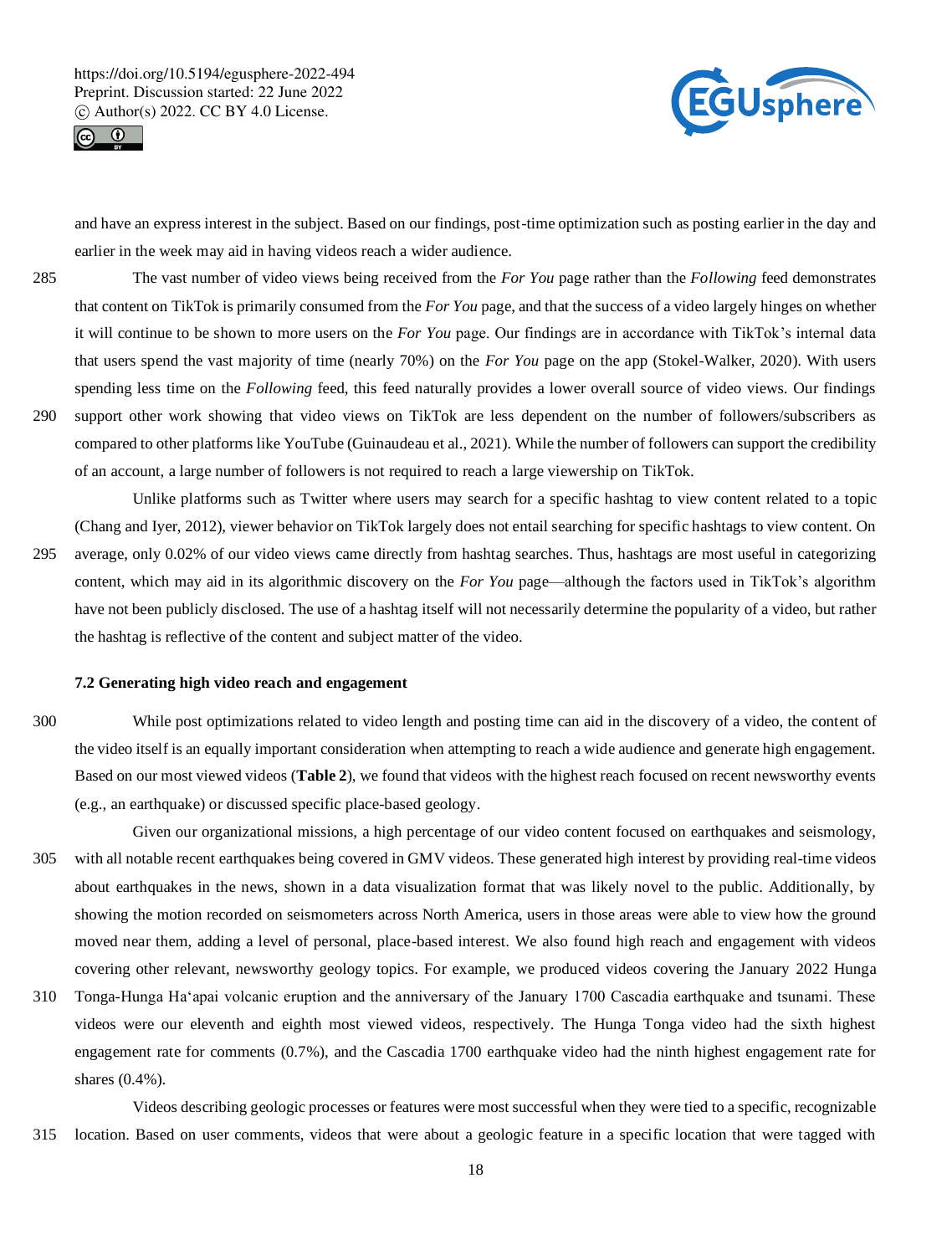interesting about the geology of where they live.





location indicators (e.g., #Hayward #California; #Hollister #California) were shown to many people who live in those cities. Although these users may not have previously interacted with or shown interest in geoscience content, we hypothesize that location-based information was used to deliver these videos to their *For You* page. Based on these video comments, the high engagement was generated in part by users from those geographic locations. Many commented that they were from the 320 locations being covered; some recognized features in the town they were familiar with, and others learned something new and

In spite of these data, there is still complexity in understanding why certain videos perform better than others. We produced two demonstration videos using food as analogs for geologic concepts. A video using spaghetti strands to demonstrate earthquake magnitude received 305,500 views and was our third most viewed video (**Table 2**), while a video 325 using Halloween candy bars to demonstrate types of faults received only 840 views and was our fourth least viewed video (**Table 3**). Both of these videos presented concepts that were made easy for the viewer to understand by using common food items, and they were both posted on the same day of the week (Friday) and before noon MST. It is possible that for demonstration videos like these—which are more analogous to chemistry or physics content showing experiments—that a shorter video duration is better for achieving high reach and engagement. The earthquake spaghetti video was 34 seconds long, 330 while the candy bar faults video was 59 seconds long. A viewer may be more likely to watch a longer lecture-style video but

may prefer shorter, dynamic demonstration videos.

#### **7.3 Gender of viewers and target audiences**

Although we used the hashtags #WomenInSTEM and #WomenInScience on a number of videos, the majority of the Terra Explore account's followers remained male (~64% male) (**Fig. 3**). Given the fact that 61% of users on TikTok are female 335 (Statista, 2021), the gender breakdown of our followers is not representative of the demographics of TikTok users. The large

- percentage (25%) of TikTok users that are under the age of 19 (Statista, 2022a) represents a critical demographic for maintaining interest in STEM. Research has shown that STEM interest begins to decline in middle school, especially for girls (Archer et al., 2010; Riegle-Crumb et al. 2017; Sadler et al., 2012). Additionally, many students have little exposure to the geosciences during their K-12 education (Dodick and Orion, 2003; Lewis and Baker, 2010; Ridky, 2002), which means that 340 young girls are often left without geoscience role models. Through TikTok, we can engage with this critical demographic and
- hope to inspire young women to continue an interest in pursuing STEM and see themselves as future STEM professionals. However, the presentation of material by female scientists and the use of hashtags like #WomenInSTEM or

#WomenInScience on TikTok may not be enough to gain female followers and viewership; the content itself may also have to focus on gender. Experience from the lead author's personal TikTok account suggests that women and nonbinary individuals

345 may be more likely to receive videos about gender discrimination and gender disparity on their *For You* page than educational science content. On the lead author's personal TikTok account, a video discussing how their follower base had become overwhelmingly male (75% male followers) used the #WomenInSTEM hashtag. The video gained wide female and nonbinary viewership, and the percentage of followers flipped to 86.1% female. The second author also had a similar experience on their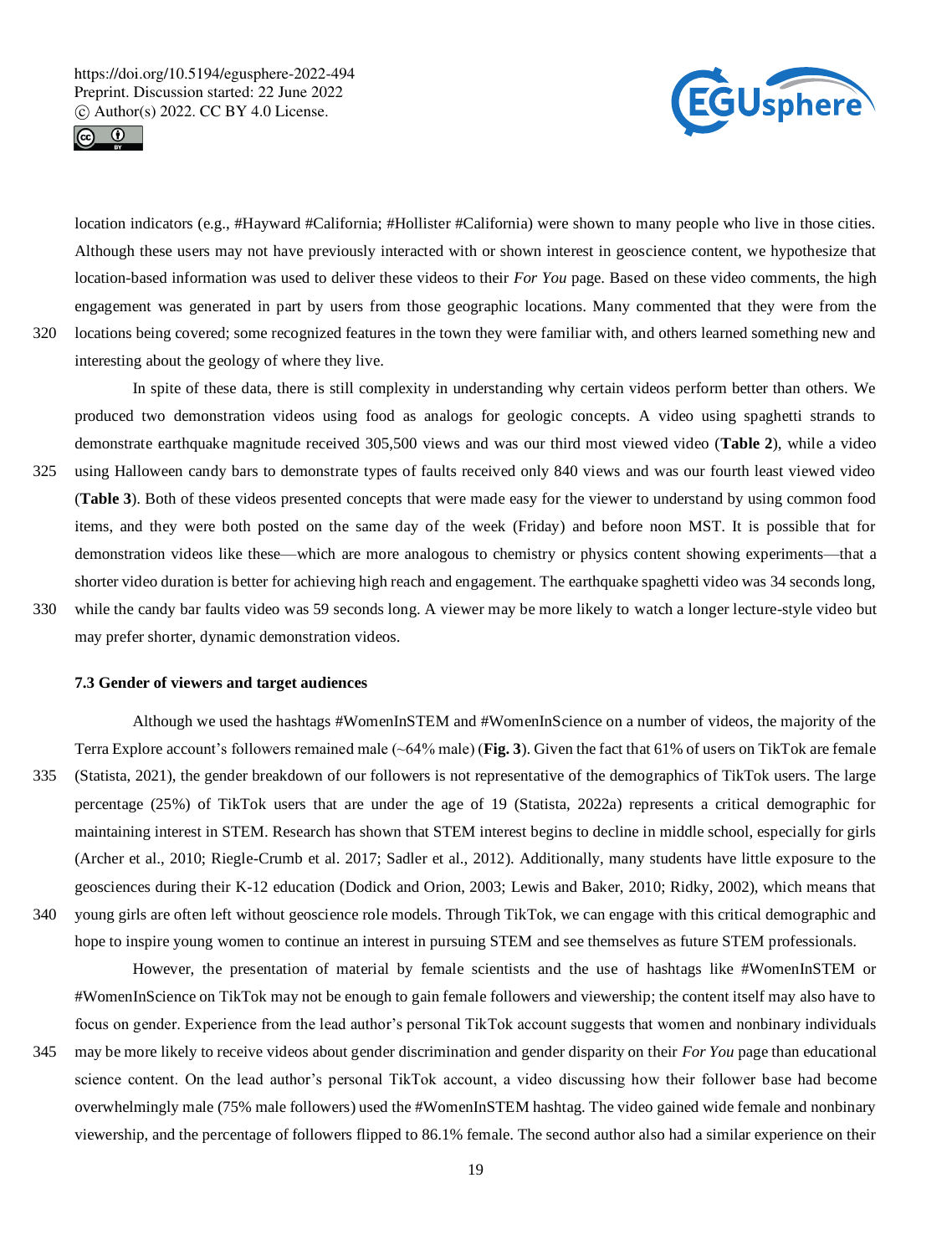



personal TikTok after making a series of posts about the IF/THEN organization and International Women's Day, with male 350 following decreasing from 65% to 17%.

As TikTok does not provide information about the age of followers or viewers, we are unable to evaluate the full demographics of who our videos reach. Future work may benefit from the utilization of the paid "Promote" feature, an advertising tool used to gain views and followers. This feature allows the selection of particular viewing demographics, as well as a more granular breakdown of viewers, including enhanced gender reporting.

#### 355 **7.4 Ethics of TikTok data usage**

When conducting research on social media platforms, it is necessary to address the ethical issues related to privacy, anonymity, and consent of human subjects (Vitak et al., 2016). Kanthawala et al. (2022) highlights the specific ethical considerations related to research on TikTok given its heavier dependence on algorithmic curation and its younger user base. More so than other social media platforms, TikTok has faced scrutiny over the data that it collects from its users and user 360 security. TikTok has previously paid \$92 million to settle dozens of lawsuits that allege that users' personal data was tracked and sold to advertisers in violation of state and federal law (Allyn, 2021). There additionally has been scrutiny over the

biometric data including "faceprints" and "voiceprints" that TikTok can now collect from users (McCluskey, 2021).

According to TikTok's privacy policy, TikTok collects information that the user provides when creating an account, such as their name, age, and email, as well as information from other sources, such as linked social media accounts and third-365 party services, and device information, including the user's approximate location (TikTok, 2021b). By creating a user account

and agreeing to the terms and conditions, TikTok users provide their 'consent' to have their information collected. However, many users are unlikely to read the privacy policy when creating an account and will not be aware of what they are consenting to.

Although TikTok provides analytical information about the gender breakdown of an account's followers, users do 370 not provide information on their gender when registering for an account. We hypothesize that TikTok either acquires gender information through connected social media accounts or assumes the gender of an account based on a user's activity on the app. We are therefore unable to determine how accurate the information provided on the gender of followers is and whether users are aware that this information is assumed or collected on their behalf.

The information and data we analyze in this study is essentially restricted to video view duration and engagement 375 metrics and is not related to personal user information that TikTok may collect. We do not evaluate or analyze the individual followers of the Terra Explore account or include specific comments from any users, providing full anonymity. The data on video views, likes, comments, and shares is fully publicly available to all users, and only total cumulative play time, average duration the video was watched, percentage of viewers who watched the full video, and the percentage of video views by section is private to the account user. Therefore, the data used is largely public and there is minimal risk to the individual users

380 from this research. While TikTok as a platform may have larger ethical concerns that are beyond the scope of this study, we argue that the data used in this research is ethical.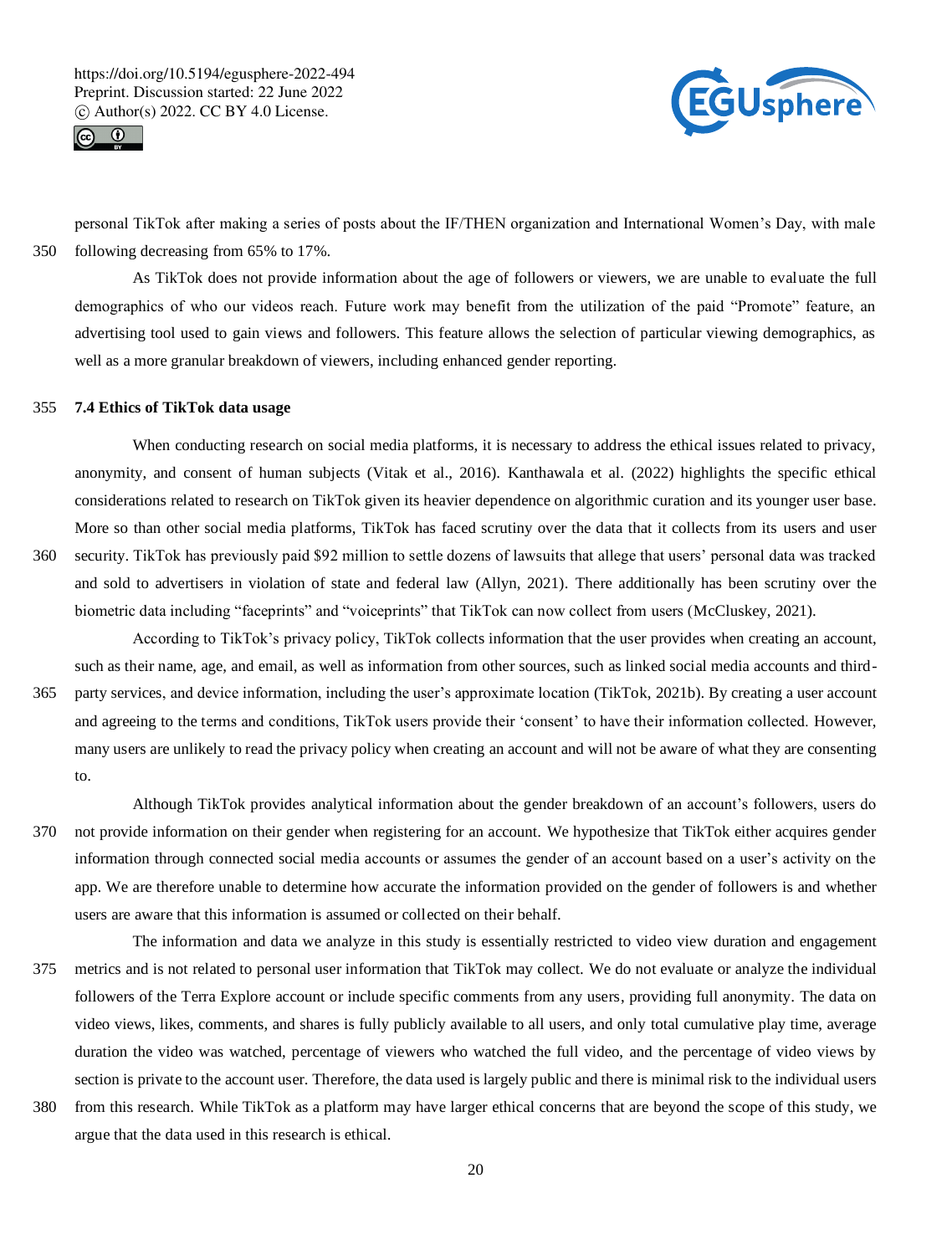



## **7.5 Potential for science communication on TikTok**

Data collected over this four-month timespan demonstrates that TikTok provides unparalleled potential for reach and growth of science communication. As a brand-new account, the second video we posted gained over 165,000 views within the 385 first few days and now has over 370,000 views. The algorithm-driven (rather than follower-driven) nature of TikTok creates a low barrier of entry for new creators. An account does not have to focus on creating a large following in order to achieve a wide reach. As well, there are no materials required to produce content other than a mobile smartphone with a camera. However, given that views from the *Following* feed constitute a low overall percentage of views, there may be pressure to constantly produce "viral" videos that are shown widely on the *For You* page. Having a large number of followers does not 390 guarantee that a video will be seen by a large number of people.

Despite potential shortcomings, TikTok presents an unquestionable opportunity to deliver educational science videos to wide audiences with relatively little effort. All six Terra Explore videos related to lidar were cross-posted on OpenTopography's YouTube channel as "Shorts," which is YouTube's TikTok-like short-form video category. The OpenTopography YouTube channel had 1,900 subscribers at this time. These videos received an average of only 34 views on

395 YouTube, while the same videos received between 2,422 and 133,500 views on TikTok. The vast discrepancy in views of the exact same videos posted on different platforms highlights the benefits of TikTok's recommendation algorithm in reaching a wide audience.

A potential challenge is that TikTok videos require an engaging, charismatic video presenter: two people could create the same video, but one video might perform significantly better if one host has a more natural, charismatic presentation style. 400 We have not evaluated how this factor impacts video performance. In addition to the content of the video itself, practice in the presentation style of videos (which is beyond the scope of this study) is also an important component for science

We thus recommend the following for the best chances of high reach and engagement with science communication on TikTok:

communicators to consider.

- 405 Produce lecture-style videos using greenscreen and image overlay effects that are approximately 60 seconds in duration.
	- Produce demonstration or experiment-style videos that are  $\leq$  30 seconds in duration.
	- Post videos earlier in the day and earlier in the week and maintain a relatively consistent posting schedule.
	- Choose video topics that are related to recent news worthy events or are tied to a specific place or location.
- 
- 410 Include gender-related topics to reach a wider female audience.
	- Select hashtags that are relevant to the video topic, especially ones including locations.
	- Pay attention to videos that receive the majority of their views from the *For You* page and work to replicate those qualities.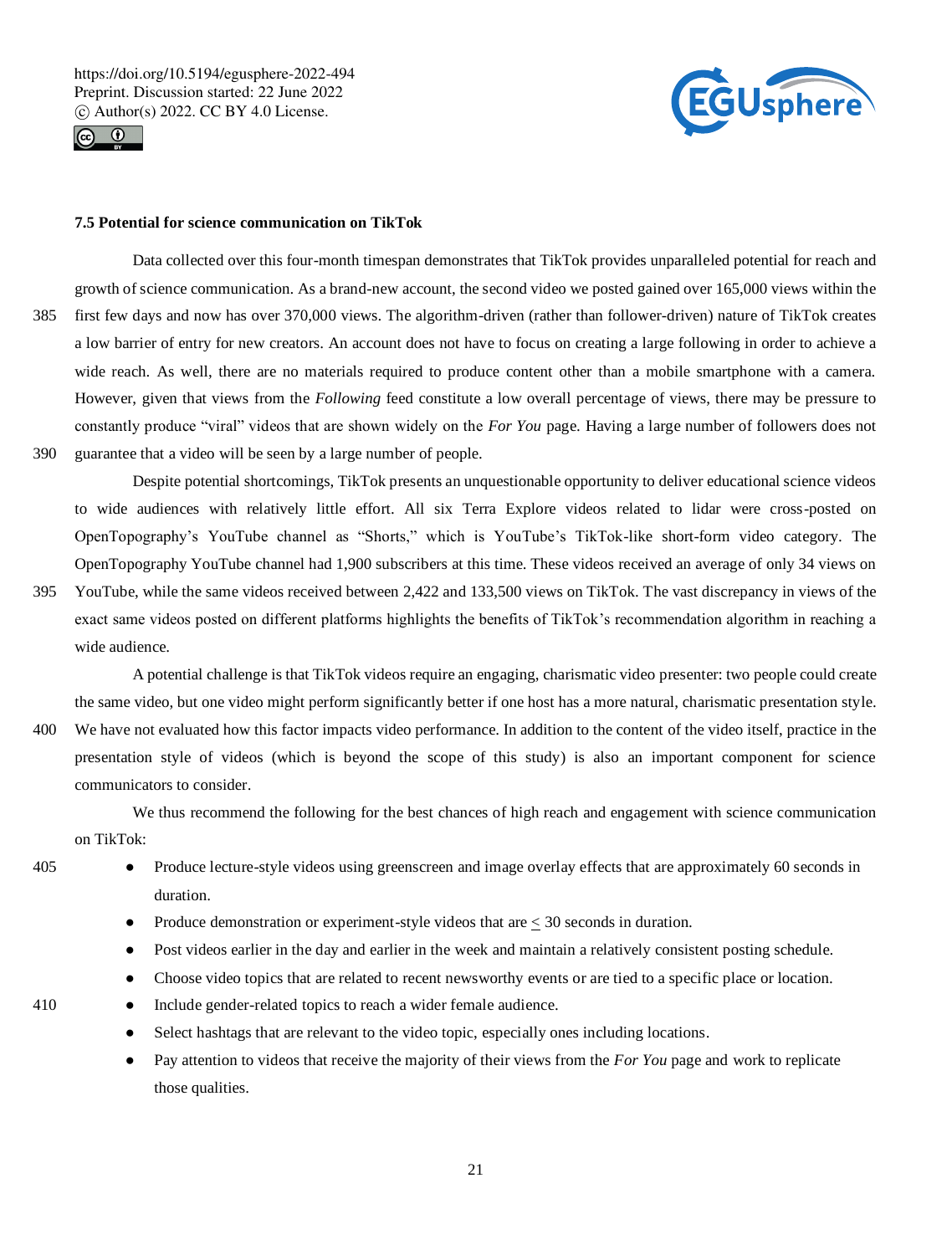



# **8 Future plans**

415 As we continue to run the Terra Explore account, we plan to expand the scope of the geoscience topics that we cover and to continue analyses of how to best maximize reach and engagement from these videos. While the geoscience content of our videos has been largely focused on earthquakes thus far, we plan to include discussion of other natural hazards like volcanic eruptions, floods, landslides, etc. This expansion naturally segues into an opportunity to produce content related to climate and climate change. Encouraging science curiosity helps to neutralize polarization on topics like climate change (Kahan et al., 420 2017), and TikTok provides an ideal platform to promote such curiosity.

While all of our videos produced thus far have been created in home offices, we believe producing content from the field could generate high video views and user engagement. Instead of merely showing photos, field-based videos could present and highlight seismic or GPS instruments and their installation and maintenance, geologic features you can see in the field, or how drones are used in geoscience, among many other possibilities. Given the more costly and time-intensive nature of 425 producing videos on location, a full analysis of their metrics would be necessary to see if they have higher reach and

engagement than similar videos produced in home offices.

To better reach target audiences like young women and girls and to improve the overall diversity of scientists shown in popular media, we would like to produce a "Meet the Scientist" video series to highlight female and nonbinary geoscientists, sharing both their research and experiences. These types of videos would complement and expand on the IF/THEN "Women

430 in Geoscience" video series available on the IRIS YouTube channel that features women in the geosciences sharing their work and interests. The geosciences remain one of the least racially and ethnically diverse out of all the STEM fields (Bernard and Cooperdock, 2018), and "Meet the Scientist" interviews featuring underrepresented scientists on TikTok will help to increase the visibility of minoritized scientists and show the broad diversity of scientists and careers that exist in geoscience.

#### **9 Conclusions**

- 435 TikTok offers unparalleled potential for reach and growth of science communication content. TikTok functions primarily on a model of algorithmic recommendations rather than a follower-based model, which provides a low barrier to entry for new creators. Although the exact nature of the TikTok algorithm is unknown and therefore somewhat challenging in reaching target audiences, particular features, such as the "Promote" tool, may provide additional insight into demographics engaging with content. In the assessment of our geoscience content, lecture-style videos that were in the range of 40 seconds 440 to 2 minutes yielded the highest reach and engagement. Video topics that discussed recent newsworthy events (i.e., earthquakes) or discussed specific place-based geology resulted in the highest reach and engagement. Shorter-form content (< 30 seconds) did not perform as well unless it was a demonstration-style video, which would be more analogous to the physics
- entail searching for or browsing specific hashtags to view videos. Rather, videos are predominantly viewed via the *For You* 445 page, and hashtags provide a way to categorize and describe content—information which may or may not be used by TikTok's

and chemistry experiments that are commonly seen on TikTok. Unlike other platforms, user behavior on TikTok does not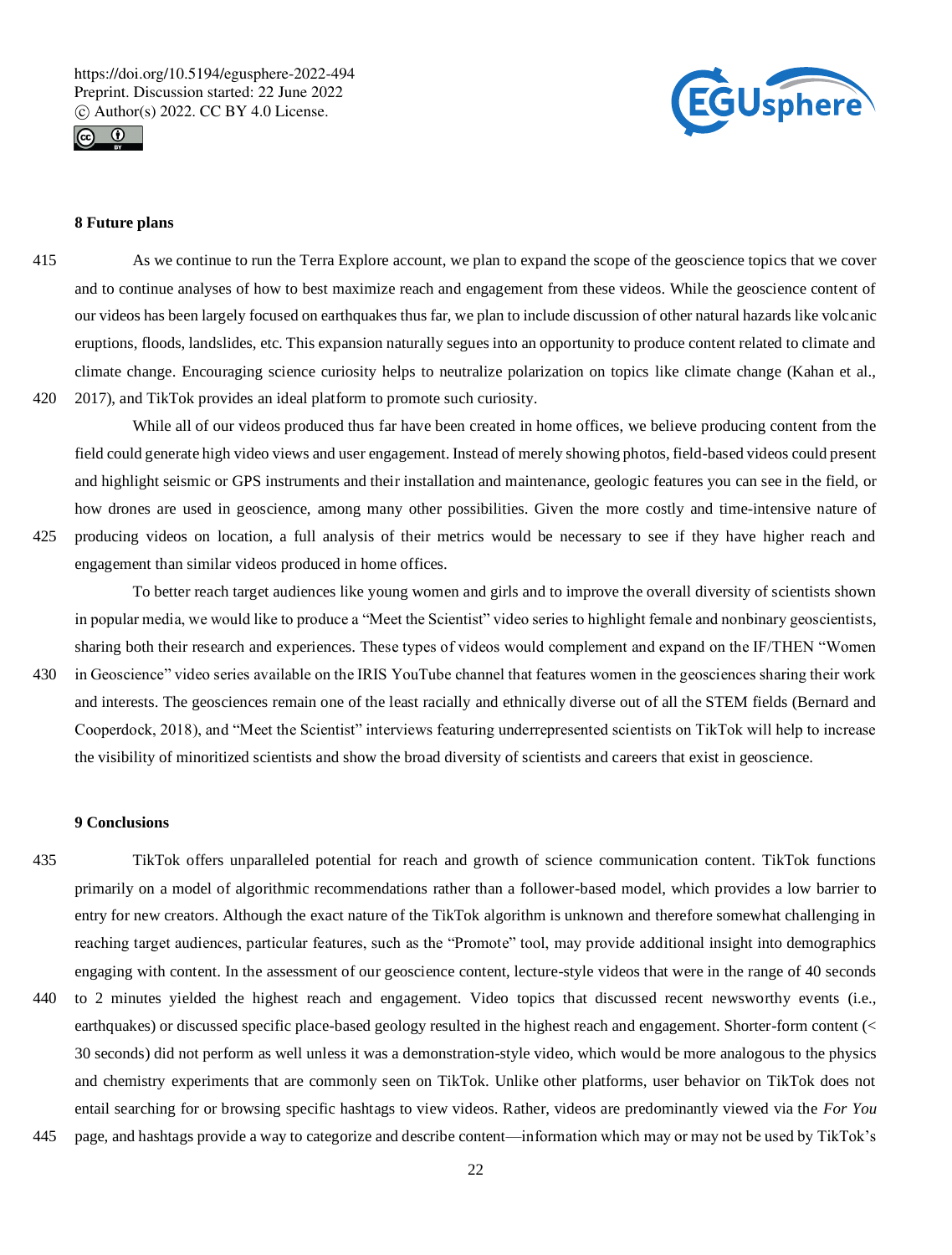



AI to show the video to audiences. Although this study focuses on the geosciences, we anticipate that our findings will be broadly applicable to other scientific disciplines and will allow science communicators success in reaching broad audiences.

## **Data availability**

The video data analyzed in this study is accessible at https://doi.org/10.6084/m9.figshare.20069333 (Zawacki, 2022).

# 450 **Author contributions**

The Terra Explore videos analyzed here were created by EZ and WB, in addition to SJ. DC provided project administration and coordination. EZ collected and analyzed the data and wrote the primary draft. WB, SJ, and DC contributed to the writing, review, and editing.

#### **Competing interests**

455 The authors declare that they have no conflict of interest.

#### **Acknowledgements**

We thank Christopher Crosby for project guidance.

#### **Financial statement**

This work was supported by NSF awards #1724794, #1948997, #1948994, and #1948857.

#### 460 **References**

- Allyn, B. (2021, February 25). "TikTok to Pay \$92 Million to Settle Class-Action Suit over 'Theft' of Personal Data." *NPR*. Retrieved June 14, 2022 from, https://www.npr.org/2021/02/25/971460327/tiktok-to-pay-92-million-to-settle-classaction-suit-over-theft-of-personal-data.
- Archer, L., DeWitt, J., Osborne, J., Dillon, J., Willis, B., & Wong, B. (2013). 'Not girly, not sexy, not glamorous': Primary 465 school girls' and parents' constructions of science aspirations. Pedagogy, Culture & Society, 21(1), 171-194. https://doi.org/10.1080/14681366.2012.748676
	- Azman, A. N., Rezal, N. S. A., Zulkeifli, N. Y., Mat, N. A. S., Saari, I. S., & Ab Hamid, A. S. (2021). Acceptance of TikTok on the Youth towards Education Development. *Borneo International Journal*, eISSN 2636-9826, 4(3), 19-25. Retrieved February 11, 2022 from http://majmuah.com/journal/index.php/bij/article/view/98
- 470 Basch, C. H., Yalamanchili, B., & Fera, J. (2022). #Climate Change on TikTok: A Content Analysis of Videos. *Journal of Community Health*, 1-5. https://doi.org/10.1007/s10900-021-01031-x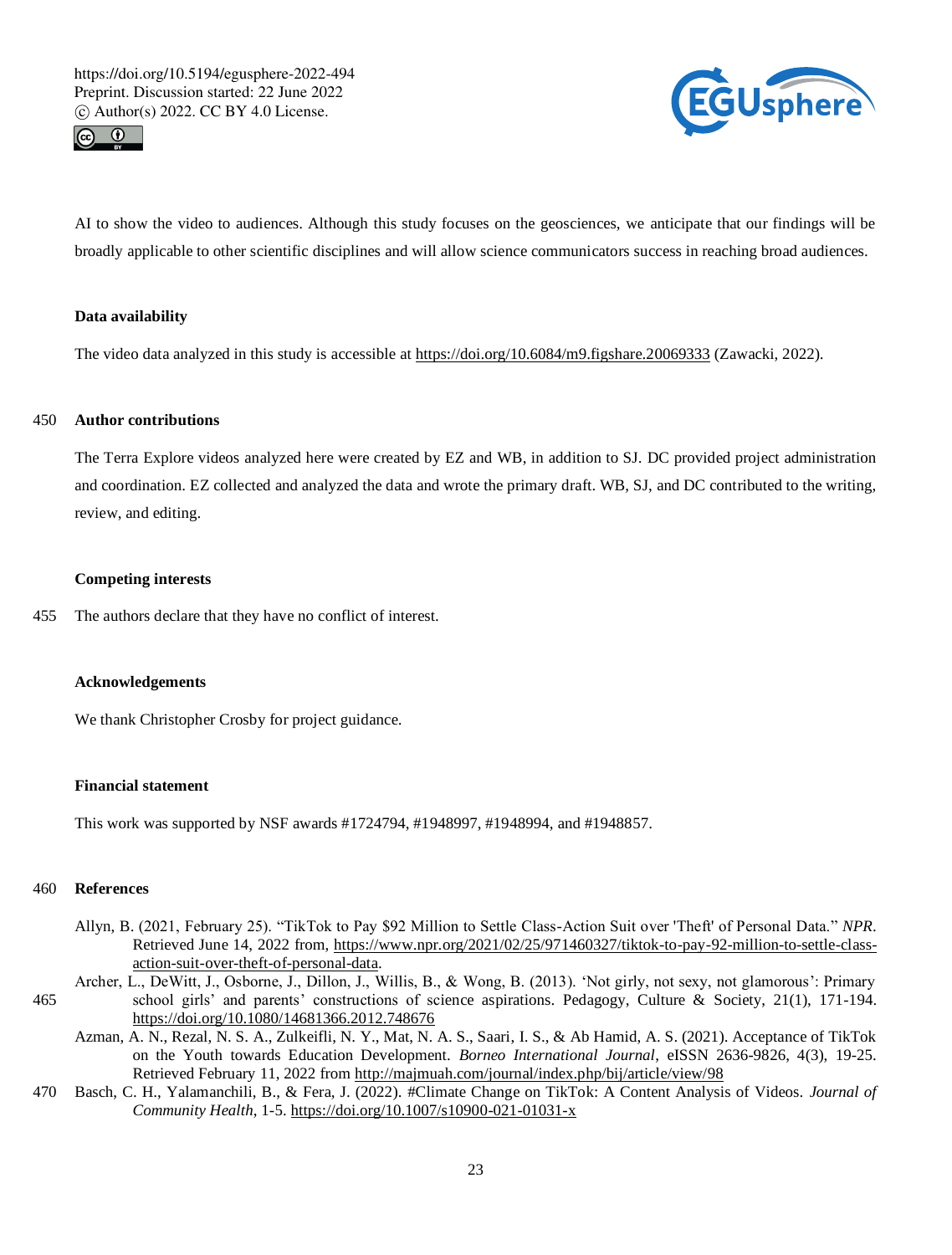



- Bernard, R. E., & Cooperdock, E. H. (2018). No progress on diversity in 40 years. *Nature Geoscience*, 11(5), p. 292-295. https://doi.org/10.1038/s41561-018-0116-6
- Briskman, J. (2020, April). Sensor Tower's Q1 2020 Data Digest: Exploring COVID-19's Impact on the Global App 475 Ecosystem. *Sensor Tower*. Retrieved February 15, 2022, from https://sensortower.com/blog/q1-2020-data-digest
	- Chang, H. C., & Iyer, H. (2012). Trends in Twitter hashtag applications: Design features for value-added dimensions to future library catalogues. *Library Trends*, 61(1), 248-258.
	- Côté, I. M., & Darling, E. S. (2018). Scientists on Twitter: Preaching to the choir or singing from the rooftops?. *Facets*, 3(1), 682-694. https://doi.org/10.1139/facets-2018-0002
- 480 Dodick, J., & Orion, N. (2003). Geology as an historical science: Its perception within science and the education system. *Science & Education*, *12*(2), 197-211. https://doi.org/10.1023/A:1023096001250
	- Draganić, K., Marić, M., & Lukač, D. (2021). An application of TikTok in higher education. *E-Business Technologies Conference Proceedings*, 1(1), 114–119. Retrieved February 11, 2022 from https://ebt.rs/journals/index.php/confproc/article/view/75
- 485 Escamilla-Fajardo, P., Alguacil, M., & López-Carril, S. (2021). Incorporating TikTok in higher education: Pedagogical perspectives from a corporal expression sport sciences course. *Journal of Hospitality, Leisure, Sport & Tourism Education*, 28, 100302. https://doi.org/10.1016/j.jhlste.2021.100302
	- Feldkamp, J. (2021). The rise of TikTok: The Evolution of a social media platform during COVID-19. In *Digital Responses to Covid-19* (pp. 73-85). Springer, Cham. https://doi.org/10.1007/978-3-030-66611-8\_6
- 490 Guinaudeau, B., Vottax, F., & Munger, K. (2021). Fifteen Seconds of Fame: TikTok and the Supply Side of Social Video. https://osf.io/zvq8w/
	- Hautea, S., Parks, P., Takahashi, B., & Zeng, J. (2021). Showing they care (or don't): Affective publics and ambivalent climate activism on TikTok. *Social Media + Society*, 7(2), 20563051211012344. https://doi.org/10.1177/20563051211012344
- 495 Hilary, I. O., & Dumebi, O. O. (2021). Social Media as a Tool for Misinformation and Disinformation Management. *Linguistics and Culture Review*, 5(S1), 496-505. https://doi.org/10.21744/lingcure.v5nS1.1435
	- Habibi, S. A., & Salim, L. (2021). Static vs. dynamic methods of delivery for science communication: A critical analysis of user engagement with science on social media. *PloS One*, 16(3), e0248507. https://doi.org/10.1371/journal.pone.0248507
- 500 Hayes, C., Stott, K., Lamb, K. J., & Hurst, G. A. (2020). "Making every second count": utilizing TikTok and systems thinking to facilitate scientific public engagement and contextualization of chemistry at home. *Journal of Chemical Education*, 97 (10), 3858-3866. https://doi.org/10.1021/acs.jchemed.0c00511
- Hight, M. O., Nguyen, N. Q., & Su, T. A. (2021). Chemical anthropomorphism: acting out general chemistry concepts in social media videos facilitates student-centered learning and public engagement. *Journal of Chemical Education*, 98(4), 505 1283-1289. https://doi.org/10.1021/acs.jchemed.0c01139
- Insider Intelligence (2021, December 16). TikTok is the third largest worldwide social network behind Instagram and Facebook. *eMarketer Newsroom.* Retrieved March 16, 2022 from, https://www.emarketer.com/newsroom/index.php/tiktok-is-the-third-largest-worldwide-social-network-behindinstagram-and-facebook/
- 510 Jahng, M. R., & Lee, N. (2018). When scientists tweet for social changes: Dialogic communication and collective mobilization strategies by Flint water study scientists on Twitter. *Science Communication*, 40(1), 89-108. https://doi.org/10.1177/1075547017751948
	- Kanthawala, S., Cotter, K., Foyle, K., & DeCook, J. R. (2022, January). It's the Methodology For Me: A Systematic Review of Early Approaches to Studying TikTok. In HICSS (pp. 1-17). https://hdl.handle.net/10125/79716
- 515 Kirchhoff, D. (2021, July 1). More Tok on the Clock: Introducing longer videos on TikTok. *TikTok Newsroom*. Retrieved February 14, 2022, from https://newsroom.tiktok.com/en-us/longer-videos
	- Kahan, D. M., Landrum, A., Carpenter, K., Helft, L., & Hall Jamieson, K. (2017). Science curiosity and political information processing. *Political Psychology*, 38, 179-199. https://doi.org/10.1111/pops.12396
- Lewis, E. B., & Baker, D. R. (2010). A call for a new geoscience education research agenda. *Journal of Research in Science*  520 *Teaching: The Official Journal of the National Association for Research in Science Teaching*, *47*(2), 121-129. https://doi.org/10.1002/tea.20320